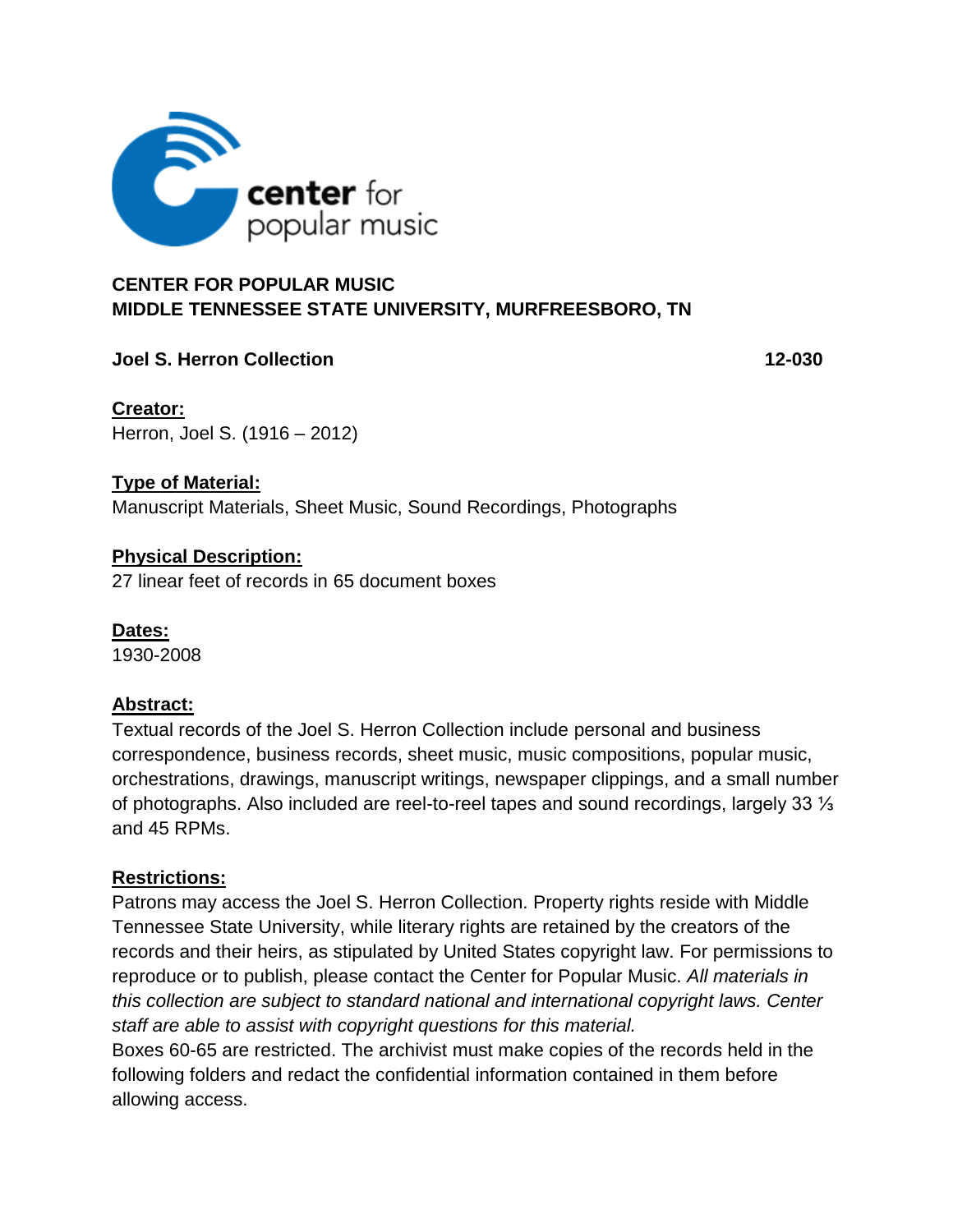### **Provenance and Acquisition Information:**

Joel S. Herron created or acquired the records contained in this collection over the course of his career in the music business, as well as in his personal life. Roark Herron, son of Joel Herron, donated his father's materials to the Center for Popular Music in November 2012 and March 2013.

### **Arrangement:**

Original order of the materials has been maintained insofar as possible. The processing archivist devised the basic organizational scheme for the collection, reorganizing the materials within component groups where necessary. The processing archivist separated a number of commercially produced materials from the Joel S. Herron Collection under the pretense that they would better serve researchers if housed with more appropriate collections and records groups at the Center for Popular Music.

Boxes 1 – 39 are organized alphabetically by project name or song title and mostly consist of handwritten lyrics and sheet music, as well as any other corresponding papers related to the project. Boxes 40 - 41 are scripts and storyboards, organized alphabetically by project name. Boxes 42- 44 consist of correspondence, organized chronologically when possible. Box 45 consists of business contracts.

Boxes 46 – 47 consist of materials related to certain business projects, organized alphabetically by project name. Box 48 consists of information related to classes and events. Boxes 49 – 53 consist of various business record, arranged according to type of material where able. Box 54 consists of newspaper clippings. Box 55 consists of photographs. Boxes 56 – 57 consist of personal records. Boxes 58 – 59 contain orchestrations, organized alphabetically by title.

Boxes 60 – 65 are restricted, containing mostly personal or financial information.

### **Subject/Index Terms:**

Music trade Composition (Music) Popular music–Writing and publishing Arrangement (Music) Instrumentation and orchestration (Band) Music–Lead sheets **Advertising** Music in advertising Promotional films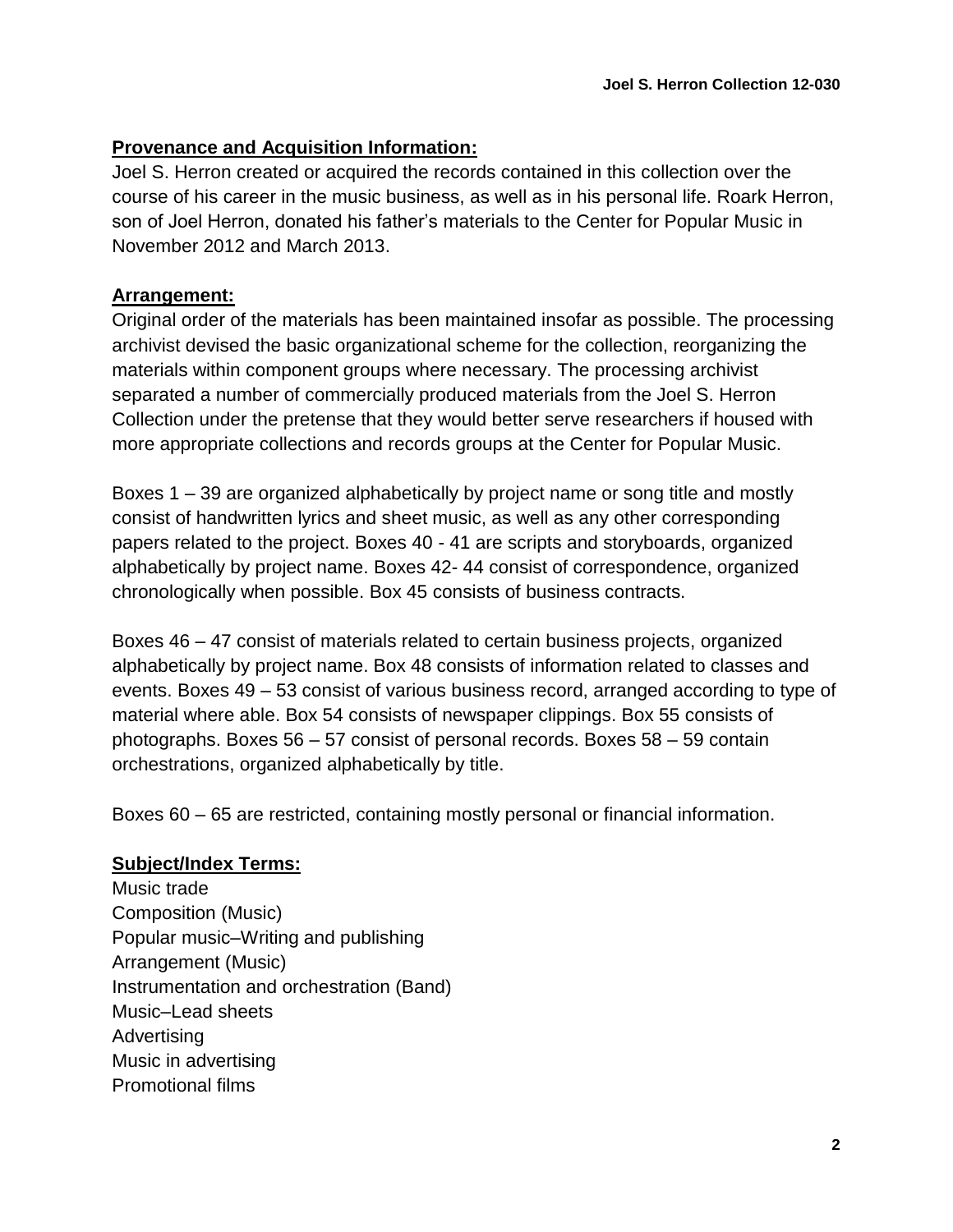Herron, Joel S. **Conductors** Producer (Music) Arrangers (Musicians)

### **Agency History/Biographical Sketch:**

Joel Herron was born in Chicago, Illinois, on January 16, 1916, and died in Charleston, South Carolina, on January 30, 2012, at the age of 96. He graduated from Hyde Park High School in Chicago and attended the University of Chicago from 1933 to 1935. He was married twice: first to Gertrude Meyer, a model, who is the mother of his two surviving children, Roark Herron and Lama Ji, and second to the late Geraldine Hamburg, a Juilliard graduate, opera singer, and Broadway performer.

Joel Herron was the notable composer of "I'm a Fool to Want You," while Jack Wolfe and Frank Sinatra wrote the accompanying lyrics. This hit has subsequently been recorded by Billie Holiday, Dexter Gordon, Chet Baker, Linda Ronstadt, Sirely Bassey, Tony Bennett, Donald Byrd, and many others. Joel was a composer, arranger, conductor, and author, and copyrighted 118 works in his lifetime (located in donor folder). His stage scores include "Go Fight City Hall," and a number of musical themes for various commercials, including "Cream Smooth Jazz," for Manischewitz wine, performed by Roberta Flack.

Mr. Herron was the Musical Director of WMGM from 1946 and 1956, which included programs such as MGM Theatre of the Air, MGM Musical Comedy Theatre of the Air, the U.S. Treasury program Guest Star, and the Jane Froman Show. He was also the conductor for the Jimmy Dean Show, which aired on WCBS TV in the mid-1950s, and orchestra leader on the Jaye P. Morgan Show. Mr. Herron also worked closely with Johnny Mandel (whom he mentored early on), Hans Conried (in creating the album *Monster Rally*), Morey Amsterdam (on WMGM), Bucky Pizzarelli (on several pieces), Jane Froman (with whom he toured as a pianist and band leader), and was a dear friend of Jimmy Dean. Joel Herron conducted his orchestra in night clubs and hotels primarily in the New York City area, and was notably the band leader at the famous Copacabana Club and Persian Room at the Plaza Hotel in the 1950s, and traveled as band leader with the Barry Sisters on their tour of Israel in 1962.

## **Scope and Content:**

The Joel S. Herron Collection documents the personal and professional life of Joel S. Herron; however, the collection primarily records his professional life. The materials in the collection largely consist of textual records related to Herron's involvement in the music business as a composer, producer, arranger, band director, and business owner.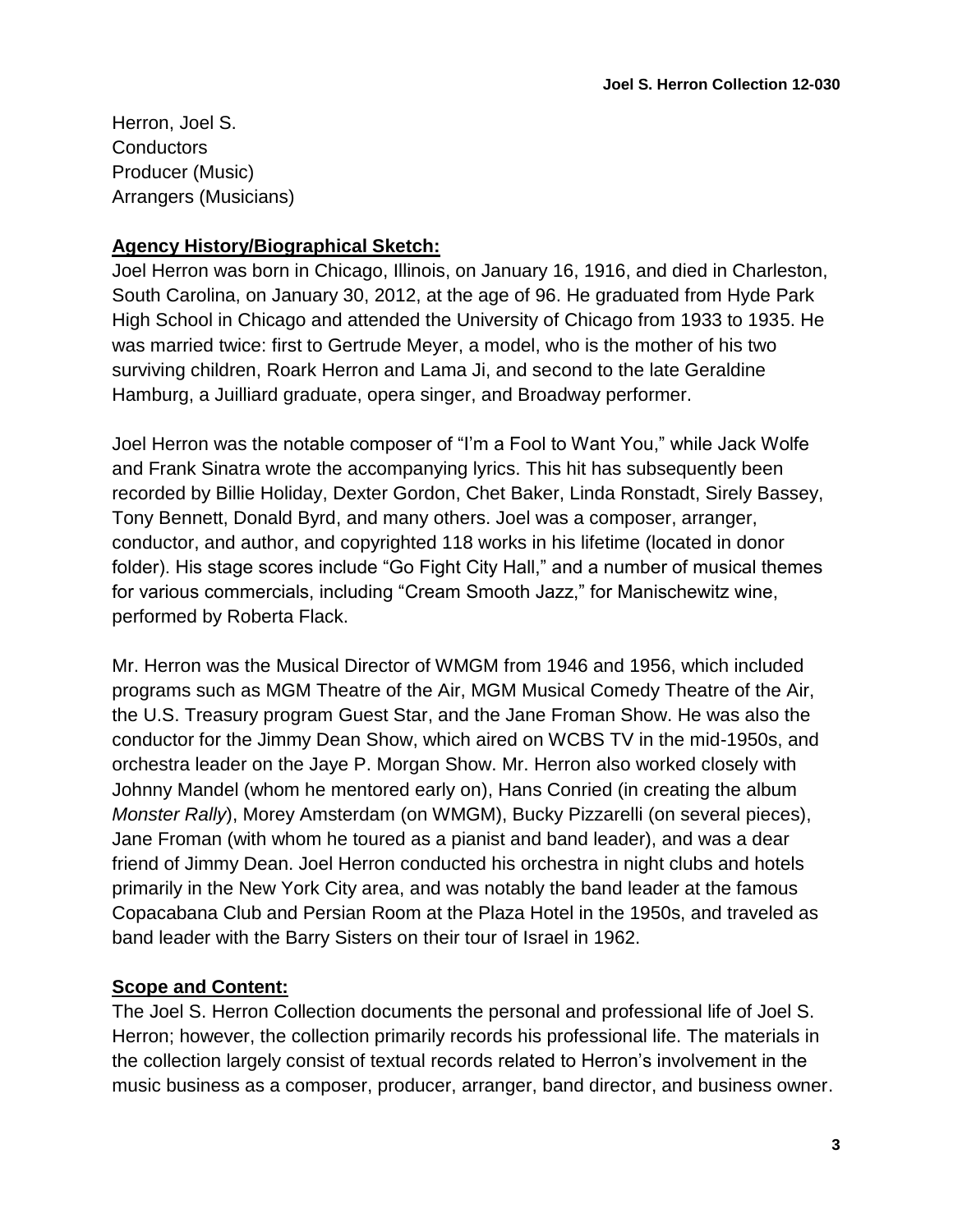This includes business correspondence, business records, sheet music, music compositions, popular music, orchestrations, drawings, advertisement scripts (primarily for television commercials), and other business-related manuscript writings. Other business-related materials include reel-to-reel tapes, a limited number of businessrelated photographs, newspaper clippings, and 33 ⅓ and 45 RPM records. A significantly smaller portion of records document Herron's personal life, including book manuscripts, correspondence, journal entries, and photographs.

Boxes 1 – 39 are organized alphabetically by project name or song title and mostly consist of handwritten lyrics and sheet music, as well as any other corresponding papers related to the project. Boxes 40 - 41 are scripts and storyboards, organized alphabetically by project name. Boxes 42- 44 consist of correspondence, organized chronologically when possible. Box 45 consists of business contracts.

Boxes 46 – 47 consist of materials related to certain business projects, organized alphabetically by project name. Box 48 consists of information related to classes and events. Boxes 49 – 53 consist of various business record, arranged according to type of material where able. Box 54 consists of newspaper clippings. Box 55 consists of photographs. Boxes 56 – 57 consist of personal records. Boxes 58 – 59 contain orchestrations, organized alphabetically by title.

Boxes 60 – 65 are restricted, containing mostly personal or financial information.

| "Aba Daba Honeymoon" - "Babes on Broadway (Act I, II, III)" |
|-------------------------------------------------------------|
| "Aba Daba Honeymoon"                                        |
| "Aint'cha Ever Coming Back"                                 |
| "Alexander's Ragtime Band"                                  |
| "All the Things You Are"                                    |
| "Almost Like Being in Love"                                 |
| "The American Will"                                         |
| "The Americans Part II"                                     |
| "The Americans IV"                                          |
| "Among My Souvenirs-2"                                      |
| "Amsterdam"                                                 |
| "Anna"                                                      |
| "April in Paris"                                            |
| "April Showers"                                             |
| "A-Razz-A-Ma-Tazz"                                          |
| "Around the World"                                          |
| Folder 12<br>Folder 13                                      |

### **Collection Contents (Box/Folder List): Box # Folder # Description**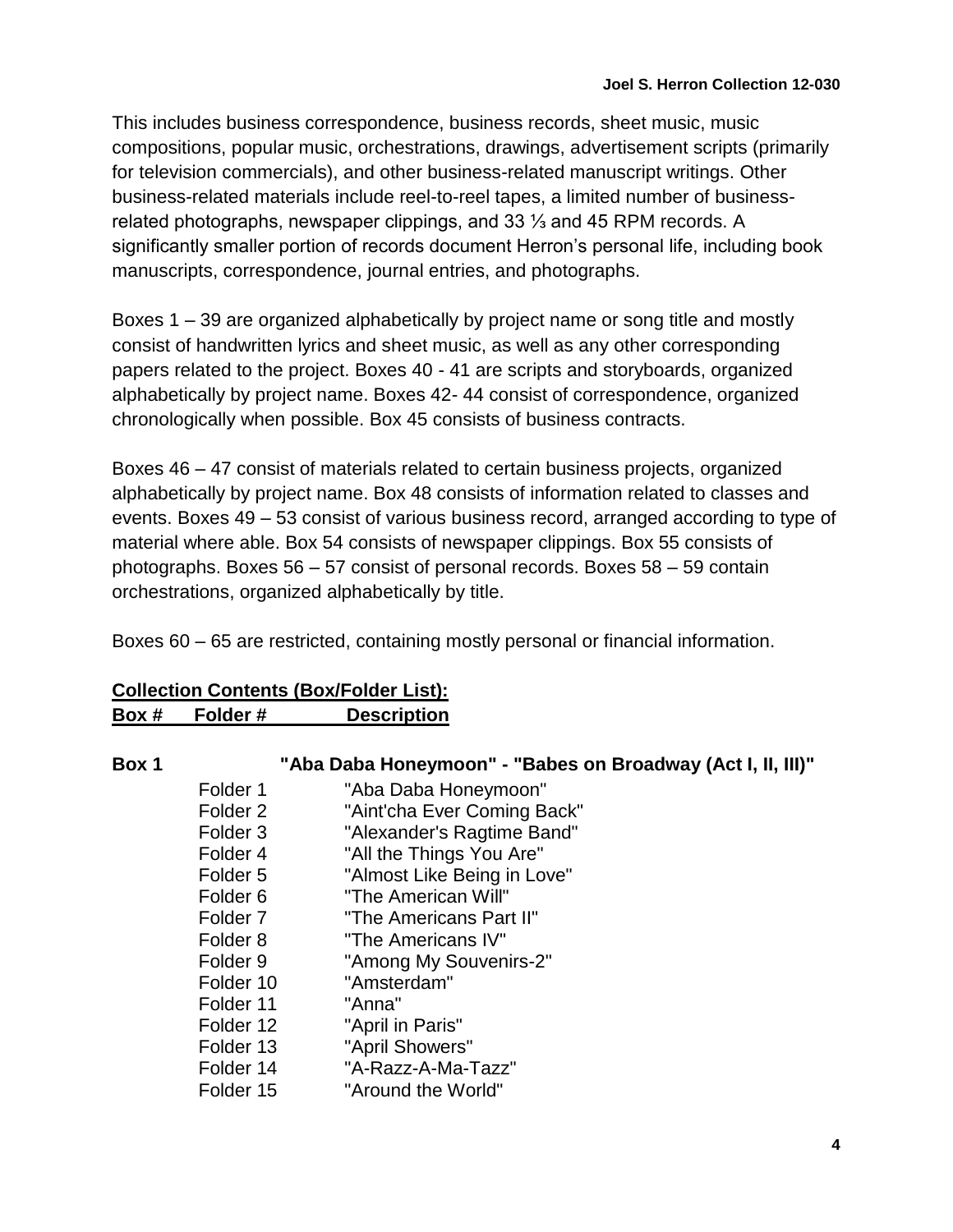| Folder 16 | "Arpeggio"                           |
|-----------|--------------------------------------|
| Folder 17 | "Arthur Treacher"                    |
| Folder 18 | "A.S.P."                             |
| Folder 19 | "Attack Plaque"                      |
| Folder 20 | "Babes on Broadway (Act I, II, III)" |
|           |                                      |

# **Box 2 "Baby Dreams" - "Bibbidi Bobbidi Boo"**

| Folder 1            | "Baby Dreams"                             |
|---------------------|-------------------------------------------|
| Folder <sub>2</sub> | "Barkleys of Broadway (Act I, II, III)"   |
| Folder <sub>3</sub> | "Bartons"                                 |
| Folder 4            | "Because of You"                          |
| Folder <sub>5</sub> | "Begin the Beguine"                       |
| Folder <sub>6</sub> | "Bells'/100,000 Pennsylvanians/Film Spot" |
| Folder <sub>7</sub> | "Bells of Roma"                           |
| Folder 8            | "Be My Guest"                             |
| Folder 9            | "Be My Love"                              |
| Folder 10           | <b>Ben Franklin Blues</b>                 |
| Folder 11           | "Benjie's Bubble"                         |
| Folder 12           | "Ben King"                                |
| Folder 13           | "The Best Thing for You"                  |
| Folder 14           | "Best Things in Life Are Free"            |
| Folder 15           | "Beware My Heart"                         |
| Folder 16           | "Bewitched"                               |
| Folder 17           | "Beyond the Purple Hills"                 |
| Folder 18           | "Beyond the Sea"                          |
| Folder 19           | "Bibbidi Bobbidi Boo"                     |
|                     |                                           |
|                     | .                                         |

### **Box 3 "Birth and Flight" - "Boom"**

| Folder <sub>1</sub> | "Birth and Flight" [1 of 2]    |
|---------------------|--------------------------------|
| Folder <sub>2</sub> | "Birth and Flight" [2 of 2]    |
| Folder <sub>3</sub> | "A Black, A Woman, 2 Jews"     |
| Folder <sub>4</sub> | "Blue"                         |
| Folder <sub>5</sub> | "Bluebird of Happiness"        |
| Folder <sub>6</sub> | "Bluebird Singing in My Heart" |
| Folder <sub>7</sub> | "Blue Is My Mood"              |
| Folder <sub>8</sub> | "Blue Shadows on the Trail"    |
| Folder <sub>9</sub> | "Blue Skies"                   |
| Folder 10           | "Blow Gabriel, Etc."           |
| Folder 11           | "Body and Soul"                |
| Folder 12           | "Body and Soul" Female Vocal   |
| Folder 13           | "Book"                         |
| Folder 14           | "Boom" (Ginzler Arrangement)   |
| Folder 15           | "Boom" (Ricketts Arrangement)  |
|                     |                                |

| Box 4 |          | "Born to Dance" - "Caro Nome" |
|-------|----------|-------------------------------|
|       | Folder 1 | "Born to Dance"               |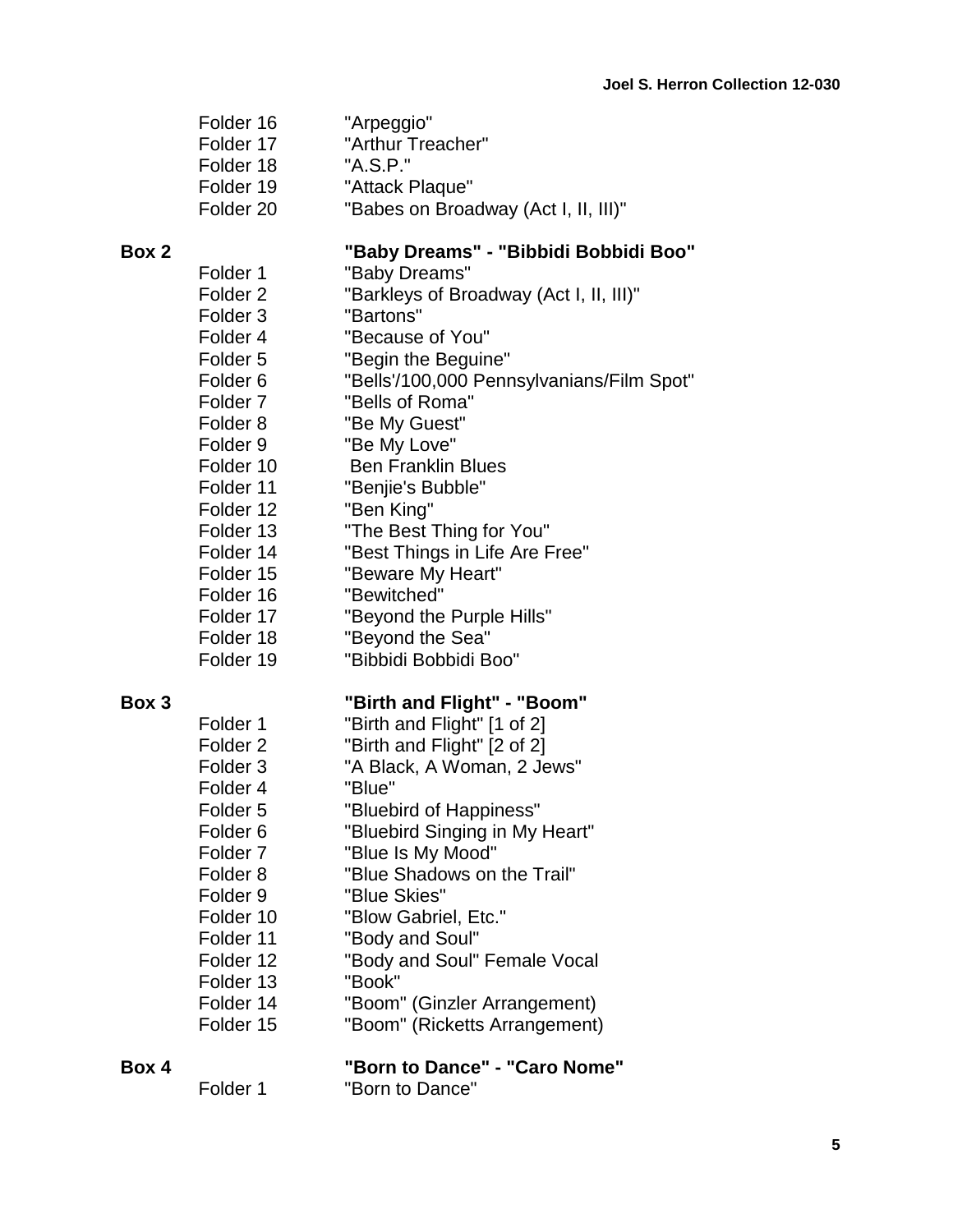| Folder <sub>2</sub>  | "Brahms Theme"                           |
|----------------------|------------------------------------------|
| Folder <sub>3</sub>  | "Brannigar"                              |
| Folder 4             | "Broadway Melody Theme"                  |
| Folder <sub>5</sub>  | "Brownell Scripts" 1981-1982             |
| Folder <sub>6</sub>  | <b>Broxodent and Lustrex</b>             |
| Folder <sub>7</sub>  | Bruns Consulting, 1966-1967              |
| Folder <sub>8</sub>  | "Brush Those Tears from Your Eyes"       |
| Folder <sub>9</sub>  | "Buckle Down Winsocki"                   |
| Folder 10            | "Bushel and a Peck"                      |
| Folder 11            | "But Beautiful"                          |
| Folder 12            | "But Not For Me" (Herron Arrangement)    |
| Folder 13            | "But Not For Me" (Ricketts Arrangement)  |
| Folder 14            | "By the Light of the Silvery Moon"       |
| Folder 15            | "By the Way"                             |
| Folder 16            | "'California' and 'Double Glo' Material" |
| Folder 17            | "Cameo Supports 1966"                    |
| Folder 18            | "Can't Get You Out of My Mind"           |
| Folder 19            | "Carino Mio"                             |
| Folder 20            | "Carolina Moon"                          |
| Folder <sub>21</sub> | "Caro Nome"                              |

# **Box 5 "The Cat" - "Come Back to Sorrento"**

| Folder 1             | "The Cat"                         |
|----------------------|-----------------------------------|
| Folder <sub>2</sub>  | "Catana"                          |
| Folder <sub>3</sub>  | "Cecilia"                         |
| Folder <sub>4</sub>  | "Cha Cha!/Peter Masters"          |
| Folder <sub>5</sub>  | "Chabed"                          |
| Folder <sub>6</sub>  | "Changing My Tune"                |
| Folder <sub>7</sub>  | "Charlie Brown"                   |
| Folder <sub>8</sub>  | "Charmaine"                       |
| Folder <sub>9</sub>  | "Chattanooge"                     |
| Folder 10            | "Chattanoogie Shoe Shine Boy"     |
| Folder 11            | "Chi-Baba"                        |
| Folder 12            | "'Chicago' Project"               |
| Folder 13            | "Chopin's Nocturne"               |
| Folder 14            | "Choro Brasileiro"                |
| Folder 15            | "Clap Yo' Hands"                  |
| Folder 16            | "Cobey, Cynthia"                  |
| Folder 17            | "Cold Winter"                     |
| Folder 18            | Coleman Advertising Jingles, 1977 |
| Folder 19            | "Collegiate"                      |
| Folder <sub>20</sub> | "Come Back to Sorrento"           |

| Box 6 | "Come to the Mardi Gras" - "Dusty Little Minuet" |  |
|-------|--------------------------------------------------|--|
|-------|--------------------------------------------------|--|

Folder 1 "Come to the Mardi Gras"<br>Folder 2 "Cool, Cool, Cool of the Ev

"Cool, Cool, Cool of the Evening"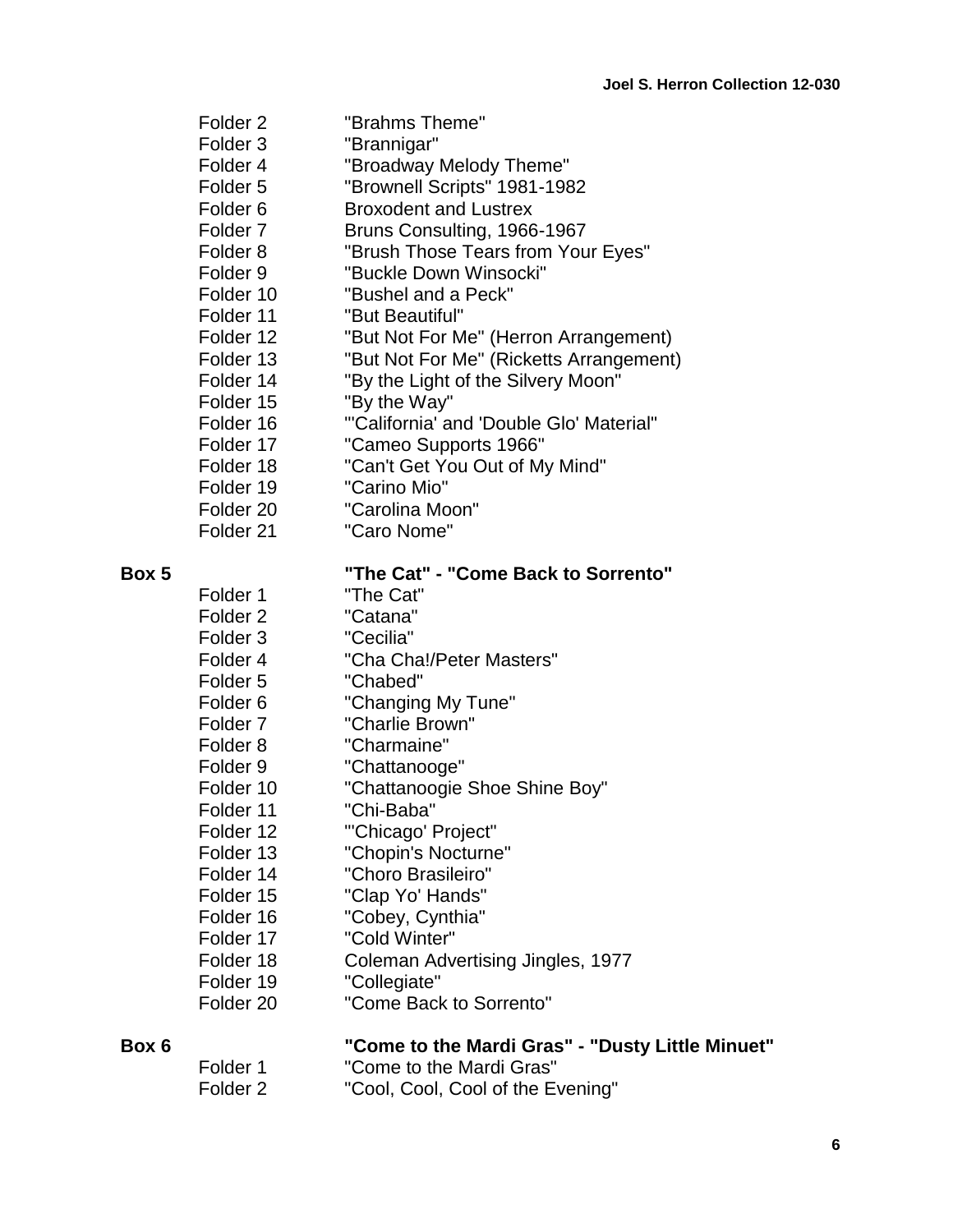| Folder <sub>3</sub>  | "Copper Canyon"                                  |
|----------------------|--------------------------------------------------|
| Folder 4             | "Coquette"                                       |
| Folder <sub>5</sub>  | "Crazy Mixed Up Kid"                             |
| Folder <sub>6</sub>  | "Cute Piece of Property"                         |
| Folder <sub>7</sub>  | "Daddy"                                          |
| Folder 8             | "Dancing in the Dark"                            |
| Folder <sub>9</sub>  | "Darn It Baby That's Love"                       |
| Folder 10            | "Davis"                                          |
| Folder 11            | "Dearie"                                         |
| Folder 12            | "Diary"                                          |
| Folder 13            | "Disco Sketch"                                   |
| Folder 14            | "D'Lov"                                          |
| Folder 15            | "Dolly Darlings" for Hassenfeld Bros. Inc., 1965 |
| Folder 16            | "Don't Drink the Water, Don't Breathe the Air"   |
| Folder 17            | "Don't Tell Me"                                  |
| Folder 18            | "Don't Worry"                                    |
| Folder 19            | "A Dream Is a Wish Your Heart Makes"             |
| Folder 20            | "Dream a Little"                                 |
| Folder <sub>21</sub> | "Dream a Little Dream"                           |
| Folder 22            | "A Dreamer's Holiday"                            |
| Folder 23            | "Dreamy Melodies: Music to Love Baby By," 1975   |
| Folder 24            | "Dreamy Old New England Moon"                    |
| Folder <sub>25</sub> | "Dusk on the Susquehanna"                        |
| Folder <sub>26</sub> | "Dusty Little Minuet"                            |

| Box 7 | "Easter Parade" - "Fiesta Mexicana - Complete" |  |
|-------|------------------------------------------------|--|
|-------|------------------------------------------------|--|

| Folder 1            | "Easter Parade"                  |
|---------------------|----------------------------------|
| Folder <sub>2</sub> | "Echoes"                         |
| Folder <sub>3</sub> | "Embraceable You"                |
| Folder <sub>4</sub> | "End of a Love Affair"           |
| Folder <sub>5</sub> | "The End of the World"           |
| Folder <sub>6</sub> | "Episode Astraba"                |
| Folder <sub>7</sub> | "Et Les Cloches Sonnaient"       |
| Folder <sub>8</sub> | "Every Little Movement"          |
| Folder <sub>9</sub> | "Every So Often"                 |
| Folder 10           | "Explorer's Club 1965"           |
| Folder 11           | "Explorer's Club Nov. 11 - 1966" |
| Folder 12           | "Faithful"                       |
| Folder 13           | "Fanfares"                       |
| Folder 14           | "Far Away Island"                |
| Folder 15           | "A Fellow Needs a Girl           |
| Folder 16           | "Fiddle Dee Dee"                 |
| Folder 17           | "Fiesta Mexicana - Complete"     |
|                     |                                  |

**Box 8 "Fight on Penn." - "Gillette Proback 1967"** Folder 1 **The "Fight on Penn."**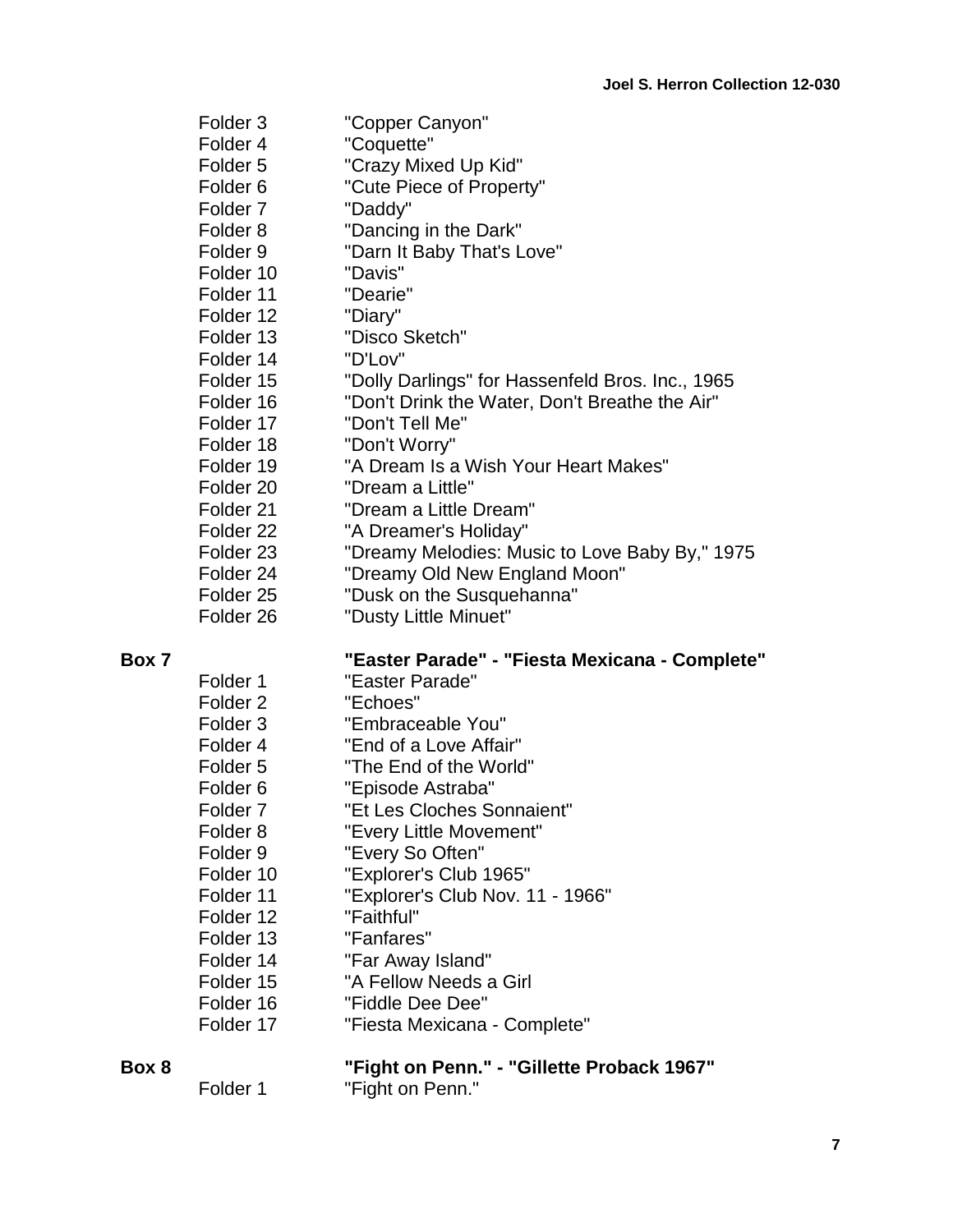|               | Folder <sub>2</sub> | "Fine and Dandy"                           |
|---------------|---------------------|--------------------------------------------|
|               | Folder <sub>3</sub> | "Finian's Medley"                          |
|               | Folder 4            | "Follow the Dodgers"                       |
|               | Folder 5            | "Foolish Heart"                            |
|               | Folder <sub>6</sub> | "For Me and My Gal, Act I, II, III"        |
|               | Folder <sub>7</sub> | "For You"                                  |
|               | Folder 8            | "Francine Devon"                           |
|               | Folder <sub>9</sub> | "Fred's Folly"                             |
|               | Folder 10           | "Frere Manna" Manischewitz                 |
|               | Folder 11           | "Friendly Star"                            |
|               | Folder 12           | "Frivolity"                                |
|               | Folder 13           | "Fugue (For Tinhorns)"                     |
|               | Folder 14           | "German Band Blues"                        |
|               | Folder 15           | "Ghost of a Chance"                        |
|               | Folder 16           | "G.I. Joe" and "Pontiac"                   |
|               | Folder 17           | "Gillette Probak 1967"                     |
| Box 9         |                     | "Girl Friend" - "Guilty"                   |
|               | Folder 1            | "Girl Friend"                              |
|               | Folder <sub>2</sub> | "Girl I Marry"                             |
|               | Folder 3            | "Give Me the Simple Life"                  |
|               | Folder 4            | "Give My Regards to Broadway"              |
|               | Folder 5            | "Glow-Worm"                                |
|               | Folder <sub>6</sub> | "Go U. Northwestern"                       |
|               | Folder <sub>7</sub> | "Gold Seal" - Tytell                       |
|               | Folder <sub>8</sub> | "Goliath" [1 of 2]                         |
|               | Folder <sub>9</sub> | "Goliath" [2 of 2]                         |
|               | Folder 10           | "Goliath" 1970                             |
|               | Folder 11           | "Gone Fishing"                             |
|               | Folder 12           | "Goofus"                                   |
|               | Folder 13           | "Graffiti"                                 |
|               | Folder 14           | "Grey Poupon"                              |
|               | Folder 15           | "Grieg" (Ricketts, 15 Chairs)              |
|               | Folder 16           | "Grieg" (Ricketts, 18 Chairs)              |
|               | Folder 17           | "Grieving for You"                         |
|               | Folder 18           | "Grinzing"                                 |
|               | Folder 19           | "Grumpy Grandpa"                           |
|               | Folder 20           | "Guilty"                                   |
| <b>Box 10</b> |                     | "Half As Much" - "Honolulu Act I, II, III" |
|               | Folder 1            | "Half As Much"                             |

Folder 1 "Half As Much" Folder 2 "Hamelin (Lyrics" Folder 3 "Happy Little Train" Folder 4 "Happy Talk" Folder 5 "Harbor Lights" Folder 6 "Hawaiian (Writing"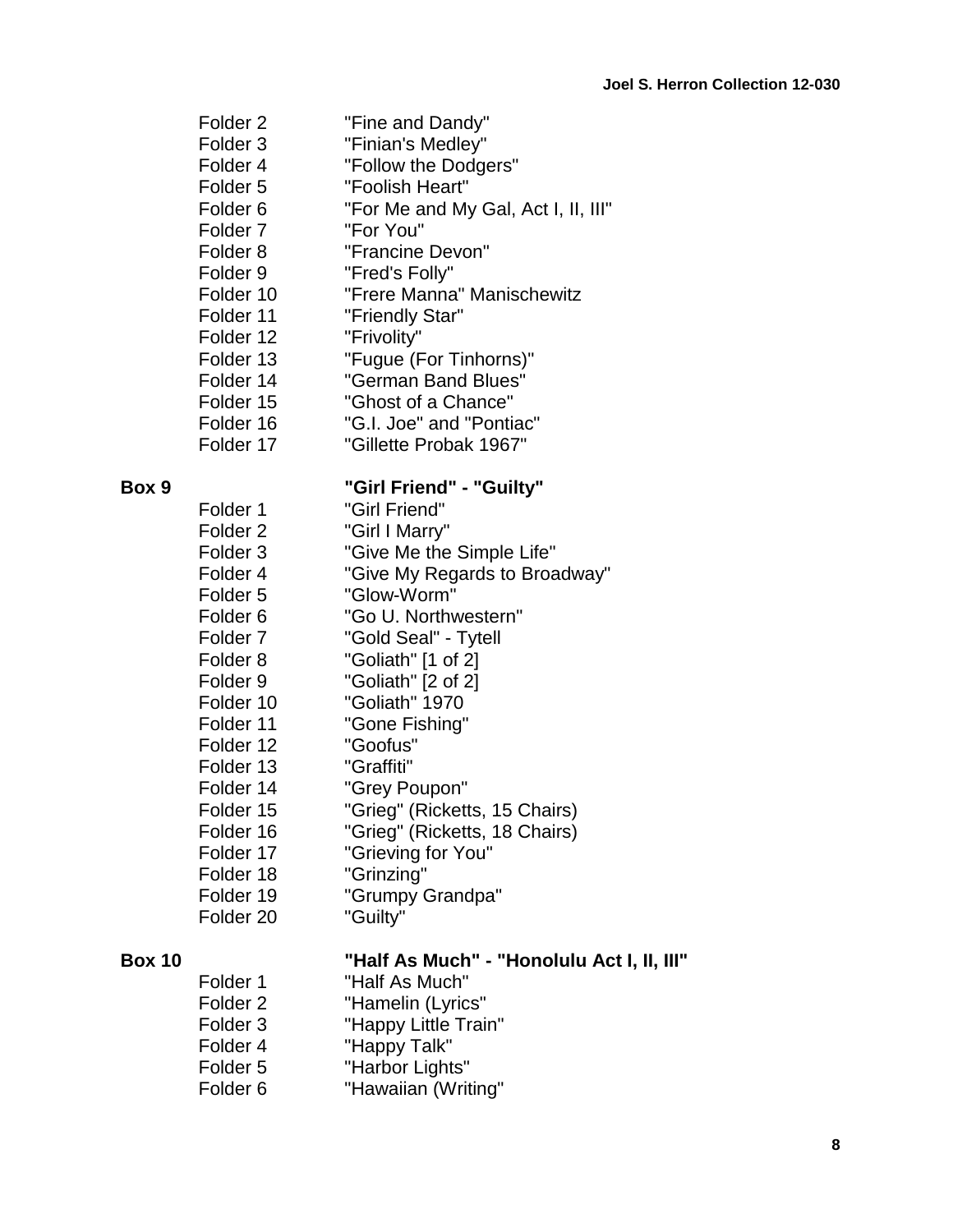| Folder <sub>7</sub>  | "Heartaches"              |
|----------------------|---------------------------|
| Folder <sub>8</sub>  | "Heart and Soul"          |
| Folder <sub>9</sub>  | "Heart and Soul"          |
| Folder 10            | "Helitzer, '73"           |
| Folder 11            | "Hello Dollar"            |
| Folder 12            | Hello (Trombone II)       |
| Folder 13            | "Henny Youngman"          |
| Folder 14            | "Here Comes Showboat"     |
| Folder 15            | "High Society"            |
| Folder 16            | "Hold Me Hold Me"         |
| Folder 17            | "Holiday for Strings"     |
| Folder 18            | "Hong Kong Pearl!!!"      |
| Folder 19            | "Honolulu (Script"        |
| Folder <sub>20</sub> | "Honolulu Act I, II, III" |

| "Honor Thy Father" - "I Don't Care if Sun Don't Shine"<br><b>Box 11</b> |  |
|-------------------------------------------------------------------------|--|
|-------------------------------------------------------------------------|--|

Folder 1 "Honor Thy Father" Folder 2 "How Deep" Folder 3 "How Deep Is the Ocean" Folder 4 "How High Is the Moon" Folder 5 Hubert Folder 6 "Hullabaloo Act I, II, III" Folder 7 "Humming, Strumming, Drumming Machines" 1978, 1980 Folder 8 "Hypo-Squirt Browns Adv." Folder 9 "I" Folder 10 "I Ain't Got Nobody" Folder 11 "I Am Loved" Folder 12 "I Believe" Folder 13 "I Could Write a Book" Folder 14 "I Cover the Waterfront" Folder 15 "I Didn't Know What Time It Was" Folder 16 "I Didn't Slip" Folder 17 "I Don't Care If Sun Don't Shine"

- Folder 1 "I Fell in Love with You"
- Folder 2 "I Found a Brand New Love"
- Folder 3 "I Found a Million Dollar Baby"
- Folder 4 "I Get Ideas"
- Folder 5 "I Get a Kick Out of You"
- Folder 6 "I Guess I'll Have to Change My Plan"
- Folder 7 "I Had a Dream Dear, Rock" [1 of 2]
- Folder 8 "I Had a Dream Dear, Rock" [2 of 2]
- Folder 9 "I Have But One Heart"
- Folder 10 "I Love You"
- Folder 11 "I Married an Angel"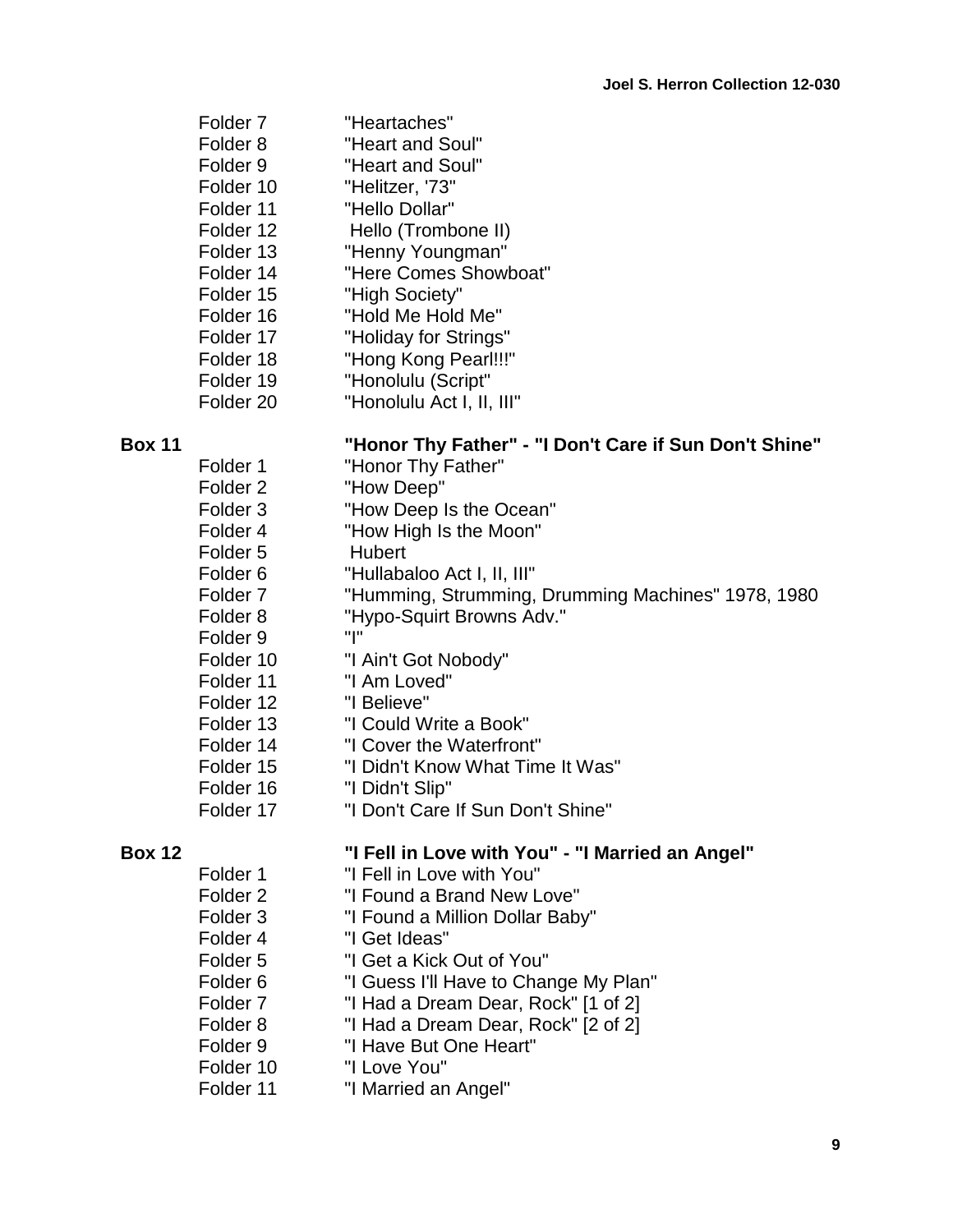| <b>Box 13</b> |                     | "I Never Loved Anyone" - "I'm a Fool to Want You"      |
|---------------|---------------------|--------------------------------------------------------|
|               | Folder 1            | "I Never Loved Anyone"                                 |
|               | Folder <sub>2</sub> | "I Still Get Jealous"                                  |
|               | Folder <sub>3</sub> | "I Tipped My Hat and Slowly Rode Away"                 |
|               | Folder 4            | "I Wish I Didn't Love You So"                          |
|               | Folder <sub>5</sub> | "I Wish I Knew"                                        |
|               | Folder <sub>6</sub> | "I Wish I Was Gonna Be Young Again"                    |
|               | Folder <sub>7</sub> | "I Wonder What's Become of Sally"                      |
|               | Folder <sub>8</sub> | "If I Loved You"                                       |
|               | Folder <sub>9</sub> | "If I'm Lucky"                                         |
|               | Folder 10           | "If It Were Up to Me"                                  |
|               | Folder 11           | "If 'N"                                                |
|               | Folder 12           | "If You Were Only Mine Sunshine Cake"                  |
|               | Folder 13           | "I'll Be Hanging Around"                               |
|               | Folder 14           | "I'll Be Seeing You"                                   |
|               | Folder 15           | "I'll Get By"                                          |
|               | Folder 16           | "I'll Never Know Why"                                  |
|               | Folder 17           | "I'll String Along with You"                           |
|               | Folder 18           | "I'm a Fool to Want You (Girl Vocal)"                  |
|               | Folder 19           | "I'm a Fool to Want You (Violin Solo)"                 |
| <b>Box 14</b> |                     | "I'm in Love Again Medley" - "It's a Most Unusual Day" |
|               | Folder 1            | "I'm in Love Again Medley"                             |
|               | Folder <sub>2</sub> | "I'm Late"                                             |
|               | Folder <sub>3</sub> | "I'm Yours/Auf Weidersehn"                             |
|               | Folder 4            | "In a Little Spanish Town"                             |
|               | Folder <sub>6</sub> | "In All My Wildest Dreams"                             |
|               | Folder <sub>7</sub> | "In Old New York"                                      |
|               | Folder 8            | "In the Good Old Summertime"                           |
|               | Folder <sub>9</sub> | "In the Still of the Night"                            |
|               | Folder 10           | "Indian Summer"                                        |
|               | Folder 11           | "Irish Medley"                                         |
|               | Folder 12           | "It's a Dog's Life" "The Tale"                         |
|               | Folder 13           | "It's a Most Unusual Day"                              |
| <b>Box 15</b> |                     | "It's a Wonderful Life" - "A Jigger for Joe"           |
|               | Folder 1            | "It's a Wonderful Life"                                |
|               | Folder <sub>2</sub> | "It's Delovely"                                        |
|               | Folder <sub>3</sub> | "It's Whatcha Do with Whatcha Got"                     |
|               | Folder <sub>4</sub> | "I've Got a Crush on You"                              |
|               | Folder <sub>5</sub> | "I've Got a Feeling I'm Falling"                       |
|               | Folder <sub>6</sub> | "I've Got a Feeling You're Foolin'"                    |
|               | Folder <sub>7</sub> | "I've Got My Eye On You"                               |
|               | Folder <sub>8</sub> | "I've Got My Love to Keept Me Warm"                    |

Folder 9 "I've Got You Under My Skin"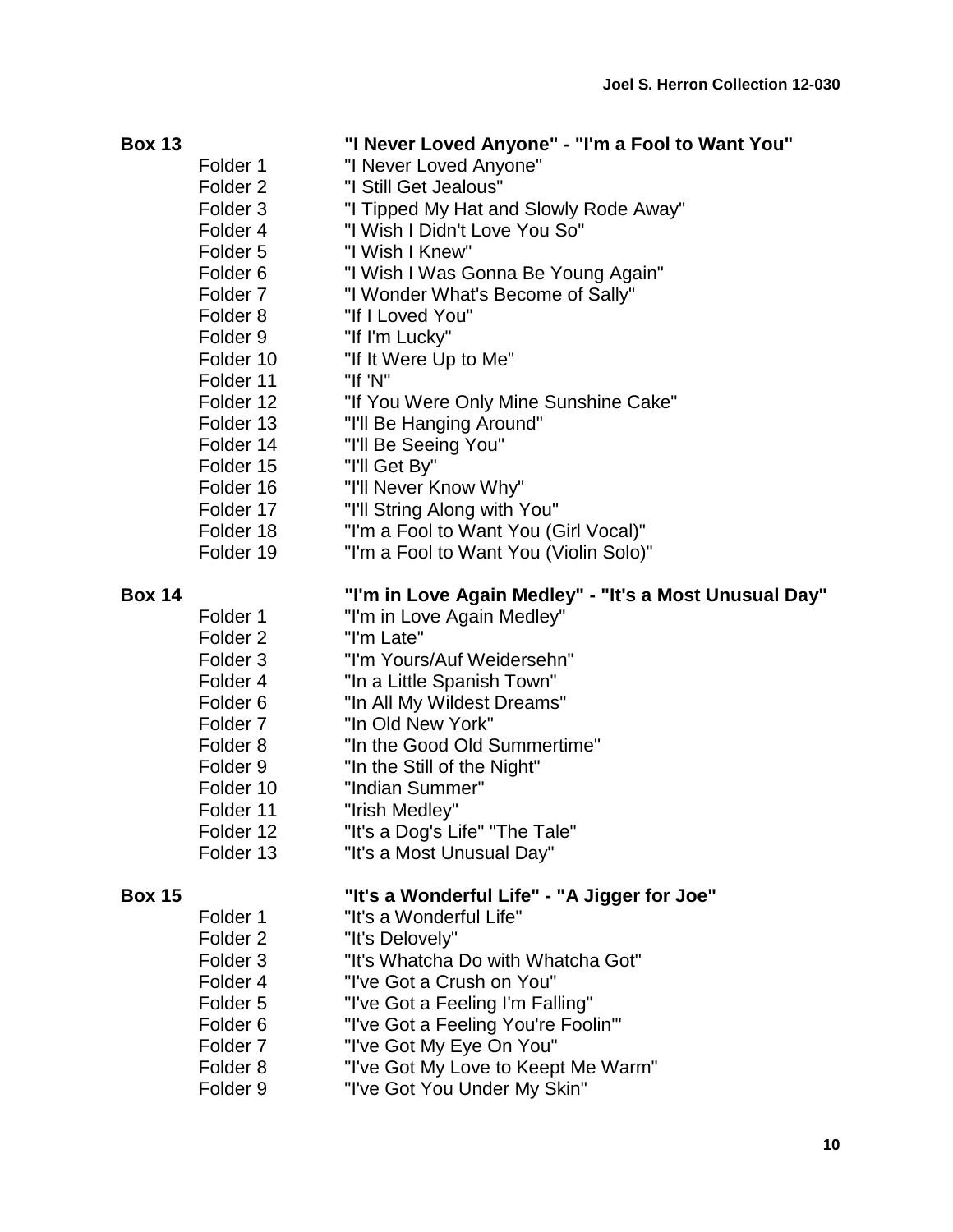|               | Folder 10<br>Folder 11<br>Folder 12<br>Folder 13<br>Folder 14<br>Folder 15<br>Folder 16 | "I've Never Been"<br>"I've Never Been in Love Before"<br>"Jalouise"<br>"Jeannine"<br>"Jersey Side"<br>"Jezebel"<br>"A Jigger for Joe" |
|---------------|-----------------------------------------------------------------------------------------|---------------------------------------------------------------------------------------------------------------------------------------|
| <b>Box 16</b> |                                                                                         | "Jingle Bells and Company" - "Kiss Me"                                                                                                |
|               | Folder 1                                                                                | "Jingle Bells and Company"                                                                                                            |
|               | Folder 2                                                                                | "Jobi's Fast Blues"                                                                                                                   |
|               | Folder 3                                                                                | "Jobi's Slow Blues"                                                                                                                   |
|               | Folder 4                                                                                | "Joe's Mambo"                                                                                                                         |
|               | Folder 5                                                                                | "Johnny Smoke"                                                                                                                        |
|               | Folder 6                                                                                | "Judaline"                                                                                                                            |
|               | Folder 7                                                                                | "Jumpin' Jupiter"                                                                                                                     |
|               | Folder 8                                                                                | "Just One Way to Say I Love You"                                                                                                      |
|               | Folder 9                                                                                | "Just Say I Love Her"                                                                                                                 |
|               | Folder 10                                                                               | "Keep It a Secret"                                                                                                                    |
|               | Folder 11                                                                               | "Keeping Time"                                                                                                                        |
|               | Folder 12                                                                               | Keepsake Diamond Rings Advertising Campaign, 1969                                                                                     |
|               | Folder 13                                                                               | "Kerry Dancers"                                                                                                                       |
|               | Folder 14                                                                               | "King and I Medley"                                                                                                                   |
|               | Folder 15                                                                               | "A Kiss and a Rose"                                                                                                                   |
|               | Folder 16                                                                               | "Kiss Me"                                                                                                                             |
| <b>Box 17</b> |                                                                                         | "Kiss of Fire" - "Lincoln 'Offenbach'"                                                                                                |

# **Box 17**

| Folder 1            | "Kiss of Fire"                               |
|---------------------|----------------------------------------------|
| Folder <sub>2</sub> | "A Kiss to Build a Dream On"                 |
| Folder <sub>3</sub> | Kjeldsens Cookies Advertising Campaign, 1969 |
| Folder <sub>4</sub> | "Lady Be Good (Act I, II, III)"              |
| Folder <sub>5</sub> | "Largo"                                      |
| Folder <sub>6</sub> | "The Last Time I Saw Paris"                  |
| Folder <sub>7</sub> | "Leave It to Love"                           |
| Folder <sub>8</sub> | "Leslie Scott"                               |
| Folder <sub>9</sub> | "Let's Build Our Home on the Moon"           |
| Folder 10           | "Let's Choo to Idaho"                        |
| Folder 11           | "Let's Do It"                                |
| Folder 12           | "Let's Do It Again"                          |
| Folder 13           | "Let's Get Together Medley"                  |
| Folder 14           | "Let's Take a Walk"                          |
| Folder 15           | "Levine Lyrics"                              |
| Folder 16           | Leving, Wm. Billing Etc."                    |
| Folder 17           | "Library Inst. 1966"                         |
| Folder 18           | "The Library Song"                           |
| Folder 19           | "Library Spot 1966"                          |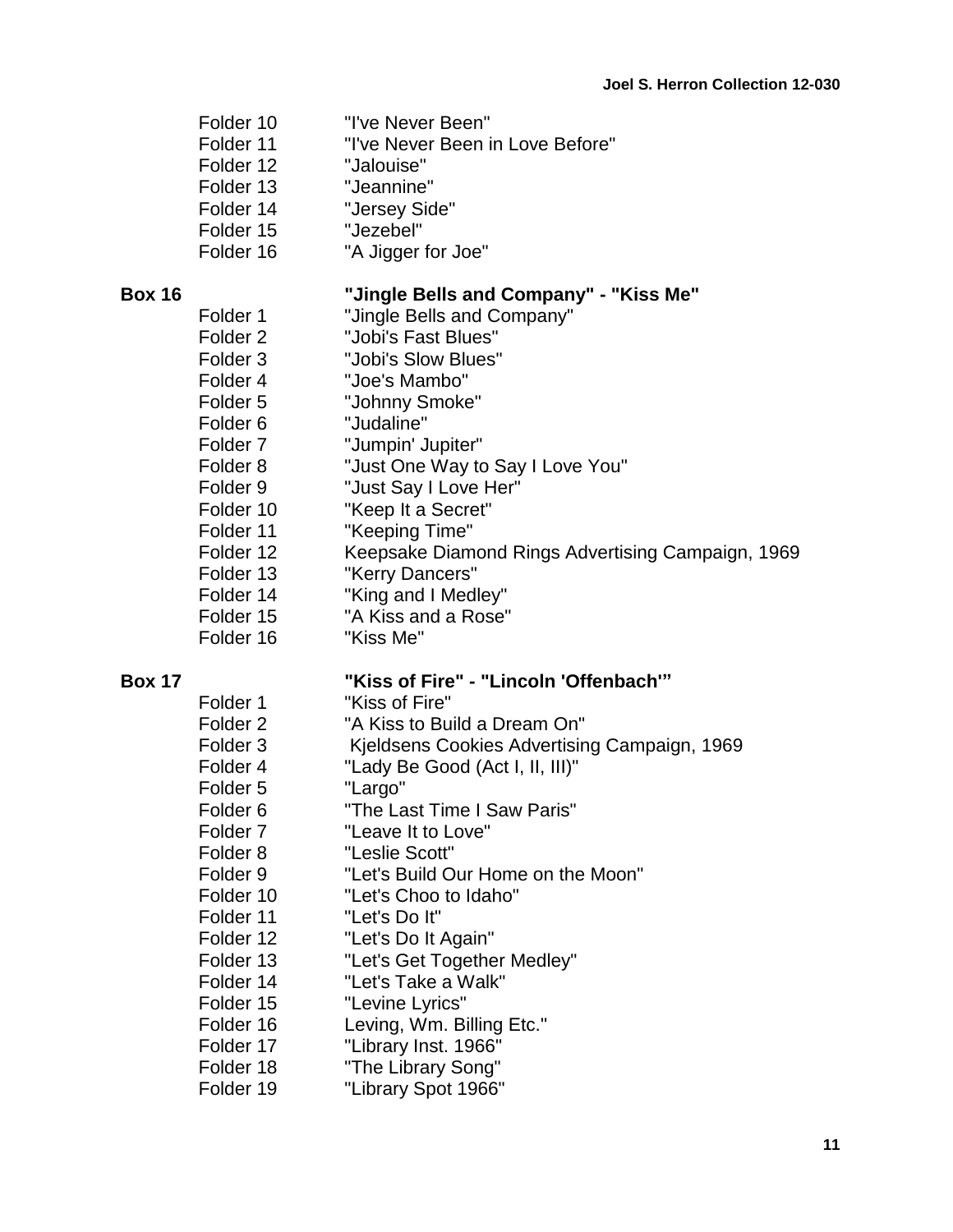|               | Folder <sub>20</sub><br>Folder 21                                                                                                                                                                                                                                                                                                                                                                                                      | "The Lights Are Low"<br>"Lincoln 'Offenbach'"                                                                                                                                                                                                                                                                                                                                                                                                                                                                                                                                                                                                                                                                                                                                                                                                                             |
|---------------|----------------------------------------------------------------------------------------------------------------------------------------------------------------------------------------------------------------------------------------------------------------------------------------------------------------------------------------------------------------------------------------------------------------------------------------|---------------------------------------------------------------------------------------------------------------------------------------------------------------------------------------------------------------------------------------------------------------------------------------------------------------------------------------------------------------------------------------------------------------------------------------------------------------------------------------------------------------------------------------------------------------------------------------------------------------------------------------------------------------------------------------------------------------------------------------------------------------------------------------------------------------------------------------------------------------------------|
| <b>Box 18</b> | Folder 1<br>Folder <sub>2</sub><br>Folder <sub>3</sub><br>Folder 4<br>Folder <sub>5</sub><br>Folder <sub>6</sub><br>Folder <sub>7</sub><br>Folder <sub>8</sub><br>Folder 9<br>Folder 10<br>Folder 11<br>Folder 12<br>Folder 13<br>Folder 14<br>Folder 15<br>Folder 16<br>Folder 17<br>Folder 18<br>Folder 19<br>Folder 20<br>Folder 21<br>Folder <sub>22</sub><br>Folder <sub>23</sub><br>Folder <sub>24</sub><br>Folder <sub>25</sub> | "Lincoln Savings" - "Manhattan"<br>"Lincoln Savings"<br>"Linger Awhile"<br>"A Little Bit Independent"<br>"Longing"<br>"Look for the Silver Lining"<br>Loop-A-Loop (see Tie and Tangle)<br>"Love Me"<br>"Maggie Valley Project: Carolina Home"<br>"Maggie Valley Project: Carolina Honey"<br>"Maggie Valley Project: I Wouldn't Trade Ya"<br>"Maggie Valley Project: Kiss a Girl"<br>"Maggie Valley Project: Maggie Valley Album Misc."<br>"Maggie Valley Project: Maggie Valley Woman"<br>"Maggie Valley Project: S.G. Blues"<br>"Maggie Valley Project: Valley Woman #3"<br>"Maggie Valley Project: Valley Women"<br>"Magnificent Corner"<br>"Make the Bible Come Alive"<br>"Make the Bible Come Alive, Misc."<br>"Make the Man Love Me"<br>"Mam'selle"<br>"Man Vs. Bacteria: The Point of No Return"<br>"The Man Who Paints the Rainbow"<br>"Manchester"<br>"Manhattan" |
| <b>Box 19</b> | Folder <sub>1</sub><br>Folder <sub>2</sub><br>Folder <sub>3</sub><br>Folder 4<br>Folder <sub>5</sub><br>Folder <sub>6</sub><br>Folder <sub>7</sub><br>Folder <sub>8</sub><br>Folder <sub>9</sub><br>Folder 10<br>Folder 11<br>Folder 12<br>Folder 13<br>Folder 14<br>Folder 15                                                                                                                                                         | "Manischewitz Country" - "Music Maestro Please"<br>"Manischewitz Country"<br>"Marshmallow World"<br>"Mary"<br>Mary Jo<br>"Maxim's"<br>"Maybe-Soon"<br>"Meet Mr. Callaghan"<br>"Memphis - Cold Spring"<br>"Merling Marx Scripts Etc" Barton's Candies, 1971<br>"Merry Widow"<br>"Minute Waltz"<br>"Miracle Island"<br>"Misc. Dean - Whole Truth"<br>"Moon Song"<br>"Moon-Faced and Starry-Eyed"                                                                                                                                                                                                                                                                                                                                                                                                                                                                            |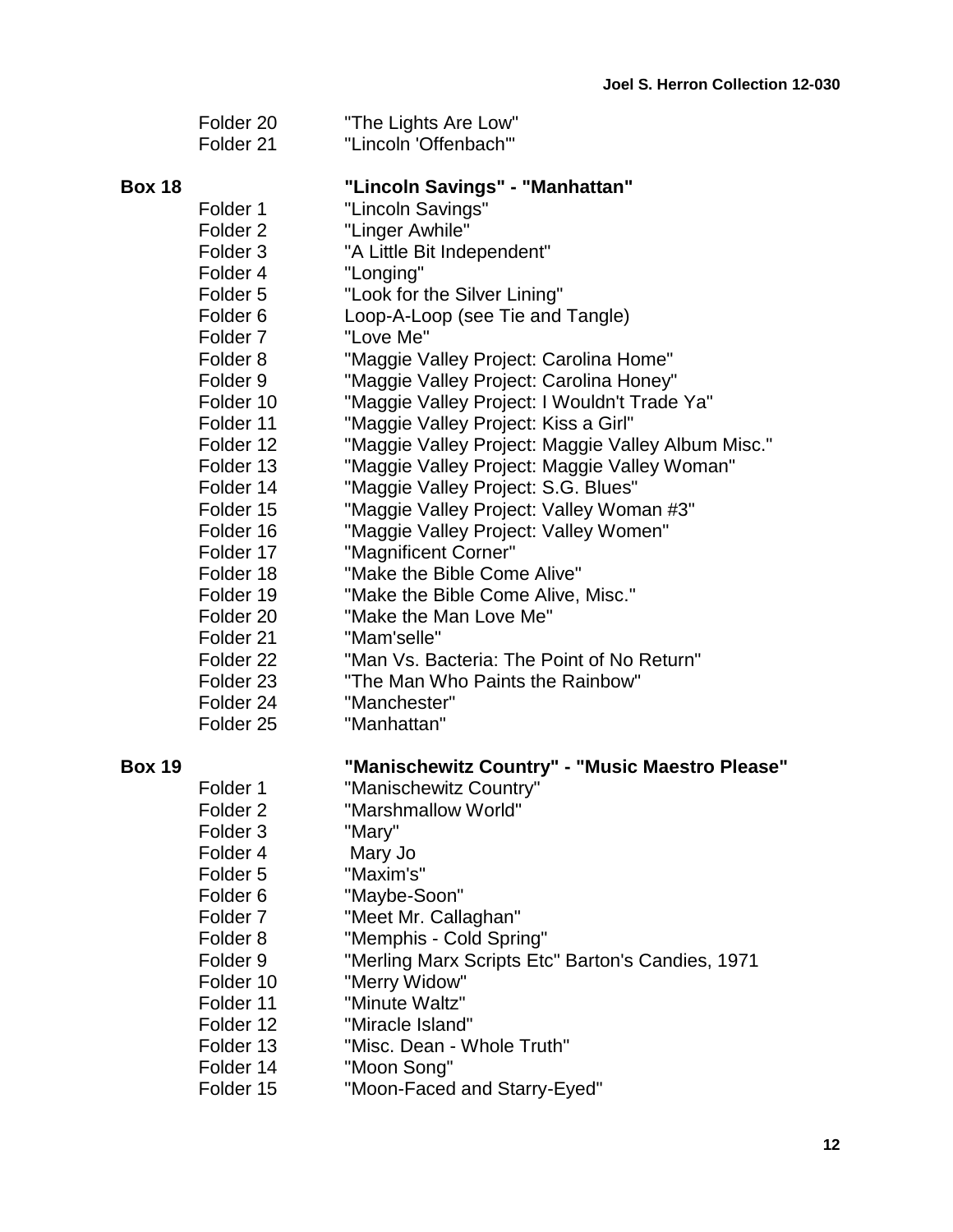| Folder 16            | "Moonlight Beguine"                                                  |
|----------------------|----------------------------------------------------------------------|
| Folder 17            | "Moonlight and Roses"                                                |
| Folder 18            | Move On                                                              |
| Folder 19            | "Mrs. Cinderella" Script and Manuscript Music                        |
| Folder <sub>20</sub> | "Mrs. Sam Sack" "Pearl" "Little Quack" "No Bark" "Just<br>Follow Me" |
| Folder 21            | "Music by the Angels"                                                |
| Folder <sub>22</sub> | "Music Maestro Please"                                               |
|                      |                                                                      |

### **Box 20 "My Adobe Hacienda" - "Nutcracker I, II, III"**

| Folder 1            | "My Adobe Hacienda"                                   |
|---------------------|-------------------------------------------------------|
| Folder <sub>2</sub> | "My Dream Is Yours"                                   |
| Folder 3            | "My Fair Lady"                                        |
| Folder 4            | "My Gal Is Mine Once More"                            |
| Folder 5            | "'My Girl' (Byers)"                                   |
| Folder <sub>6</sub> | "'My Girl' (Ginzler)"                                 |
| Folder <sub>7</sub> | "'My Girl' (Ricketts)"                                |
| Folder 8            | "My One and Only Highland Fling"                      |
| Folder 9            | "'My Ship' Demo Etc."                                 |
| Folder 10           | "Never the Less"                                      |
| Folder 11           | "New (4/8/81) Anti-Smoking Project"                   |
| Folder 12           | "Nino"                                                |
| Folder 13           | "NKOA" [National Knitted Outerwear Association], 1967 |
| Folder 14           | "Noche de Ronde"                                      |
| Folder 15           | "Norm Advertising Inc. 1972"                          |
| Folder 16           | "Notre Dame"                                          |
| Folder 17           | "Nutcracker I, II, III"                               |

# **Box 21 "Nutcracker VI, V, IV" - "On Old Brave Army Team"**

| "Nutcracker IV, V, VI"            |
|-----------------------------------|
| "Nutcracker Valse des Fleurs"     |
| "Oh! But I Do"                    |
| "OH Marie"                        |
| Oh the Times Is Hard              |
| "The Old Lamp Lighter"            |
| "The Old Piano Roll Blues"        |
| "On the Avenue"                   |
| "On the Sunny Side of the Street" |
| "Once and for Always"             |
| "Once You Find Your Way"          |
| "One Finger Melody"               |
| "One Man for Me"                  |
| "One More Time"                   |
| "On Old Brave Army Team"          |
|                                   |

**Box 22 "On, On, U. of K." - "Peteena #1 and #2"**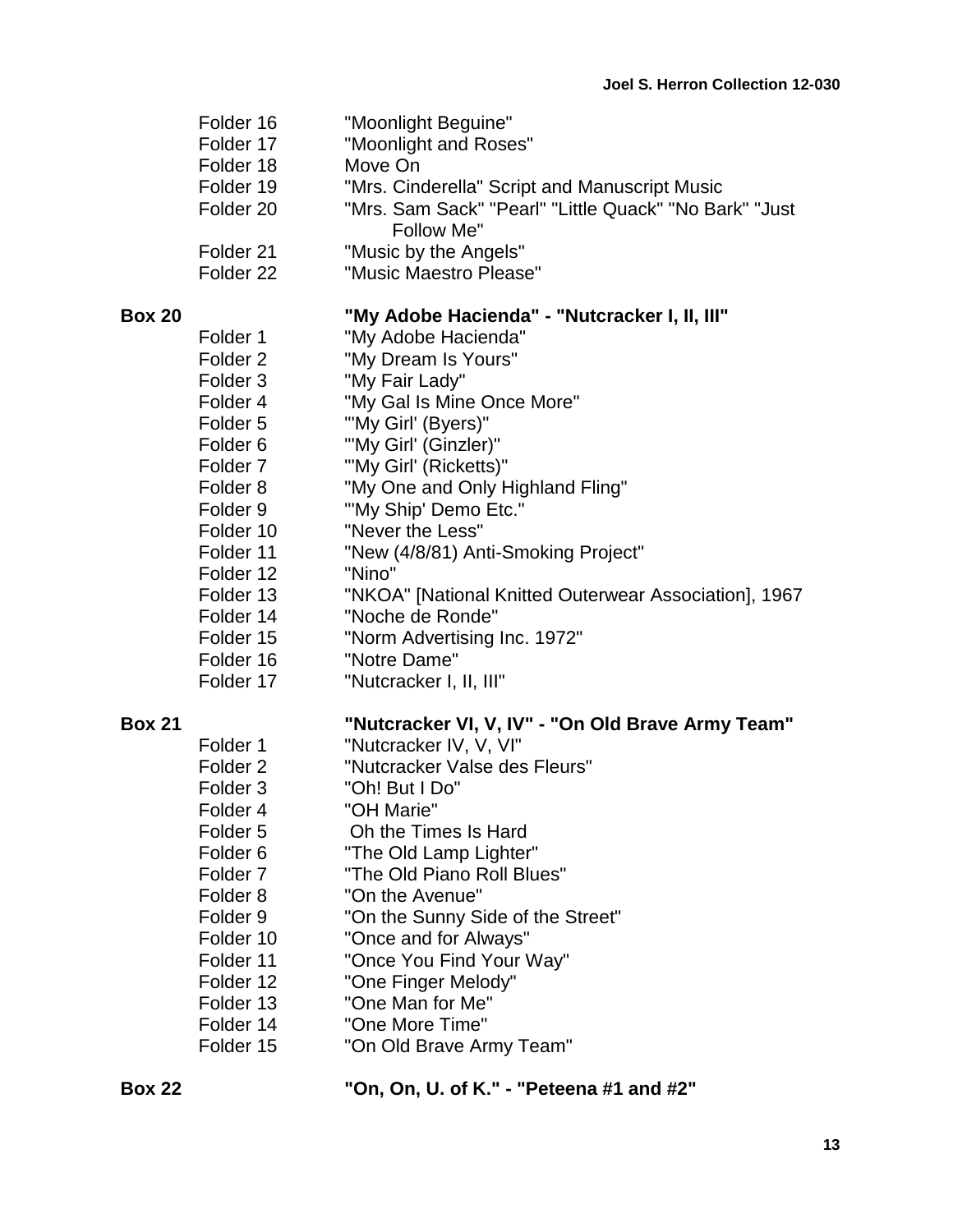| Folder 1            | "On, On, U. of K."                           |
|---------------------|----------------------------------------------|
| Folder <sub>2</sub> | "On the Old Spanish Trail"                   |
| Folder <sub>3</sub> | "Only One Name"                              |
| Folder 4            | "Orange Colored Sky"                         |
| Folder <sub>5</sub> | "Other Fields Are Greener"                   |
| Folder <sub>6</sub> | Pabst Blue Ribbon Advertising Campaign, 1971 |
| Folder <sub>7</sub> | "Pagan Love Song"                            |
| Folder <sub>8</sub> | "Papa Won't You Dance With Me"               |
| Folder <sub>9</sub> | "Parisian Maxine"                            |
| Folder 10           | "Parade of the Wooden Soldiers"              |
| Folder 11           | "Passe! #2"                                  |
| Folder 12           | "Passing By"                                 |
| Folder 13           | "Passing Fancy"                              |
| Folder 14           | "Patricia"                                   |
| Folder 15           | "Peg O' My Heart"                            |
| Folder 16           | "Peggy O'Neill"                              |
| Folder 17           | "Penny a Kiss"                               |
| Folder 18           | "Peteena Comm'l, #1"                         |
| Folder 19           | "Peteena #1 + #2"                            |

# **Box 23 "Peteena #2 Rosemarie June 3/4" - "Rainy Night in Rio"**

| Folder 1  | "Peteena #2 Rosemarie June 3/4"                      |
|-----------|------------------------------------------------------|
| Folder 2  | "Peteena Comm'l, #2"                                 |
| Folder 3  | "Peteena #5"                                         |
| Folder 4  | "Peteena #6"                                         |
| Folder 5  | "Peter's Theme"                                      |
| Folder 6  | "Pieces of 8 1/2"                                    |
| Folder 7  | "A Pinch of Blue"                                    |
| Folder 8  | "Play a Simple Melody"                               |
| Folder 9  | "Pocano Northeast"                                   |
| Folder 10 | "Portrait of Jennie"                                 |
| Folder 11 | "Pretending"                                         |
| Folder 12 | "Pretty Baby"                                        |
| Folder 13 | "A Pretty Girl"                                      |
| Folder 14 | "Purple Border"                                      |
| Folder 15 | "Put 'Em in a Box"                                   |
| Folder 16 | "Put a Little Kick" American Heart Association, 1982 |
| Folder 17 | "Put That Kiss Back"                                 |
| Folder 18 | "Put Yourself in My Place Baby"                      |
| Folder 19 | "Rain"                                               |
| Folder 20 | "Rainy Day Refrain"                                  |
| Folder 21 | "Rainy Night in Rio"                                 |

| <b>Box 24</b> |          | "Rambling Wreck from Georgia Drech" - "Roses" |
|---------------|----------|-----------------------------------------------|
|               | Folder 1 | "Rambling Wreck from Georgia Drech"           |
|               | Folder 2 | "Rangers Victory Song"                        |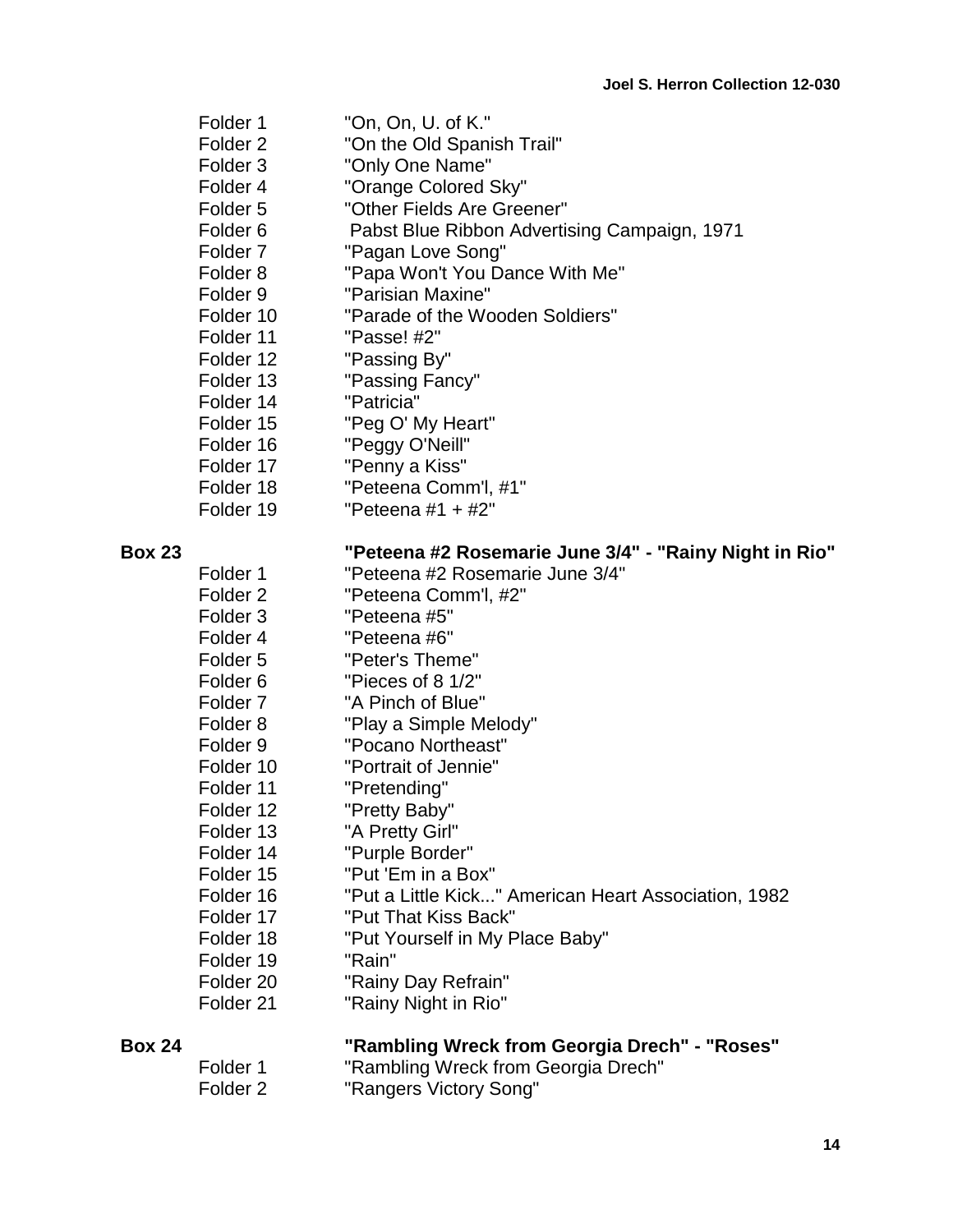- Folder 3 "Red Red Robin"
- Folder 4 "Red Roses for a Blue Lady"
- Folder 5 "Red Silk Stockings and Green Perfume"
- Folder 6 "Redhead From Memphis"
- Folder 7 "Reni"
- Folder 8 "Requiem for a Blue Duck"
- Folder 9 "Return"
- Folder 10 "Return of J. Smoke Hoart '73"
- Folder 11 "Rhapsody #2"
- Folder 12 "Rhumba Rhapsody"
- Folder 13 "Robert Tepper"
- Folder 14 Roberta Flack
- Folder 15 "Rockabye"
- Folder 16 "Room Full of Roses"
- Folder 17 "Roses"

### **Box 25 "Roses in the Rain" - "Serenade of the Bells"**

Folder 1 "Roses in the Rain" Folder 2 "Route 66" Folder 3 "Row Row Row" Folder 4 "Ruby and the Pearl" Folder 5 "Rudolph Red Nose (Score)" Folder 6 "Rudolph the Red Nosed Reindeer" Folder 7 "The Rumor Song" Folder 8 "Rumors Are Flying" Folder 9 "Russian Love" Folder 10 "Saber" Folder 11 "Sad Sack" Folder 12 "Sadder But Wiser" Folder 13 "Sail Along, Silvery Moon" Folder 14 "Sailor's Dance" Folder 15 "Sally Won't You Come Back?" Folder 16 "Sam's Song" Folder 17 "Sat Nite in Central Park" Folder 18 "Say No More" Folder 19 "Say When" Folder 20 "Selvin and Jaffe: Charles S. Gregg Project" Folder 21 "Senorita" Folder 22 "Sentimental (Journey)" Folder 23 "Sentimental Me" Folder 24 "September Song" Folder 25 "Serenade" Folder 26 "Serenade of the Bells"

**Box 26 "Sermon in Brass" - "Smoke Gets in Your Eyes"** Folder 1 "Sermon in Brass"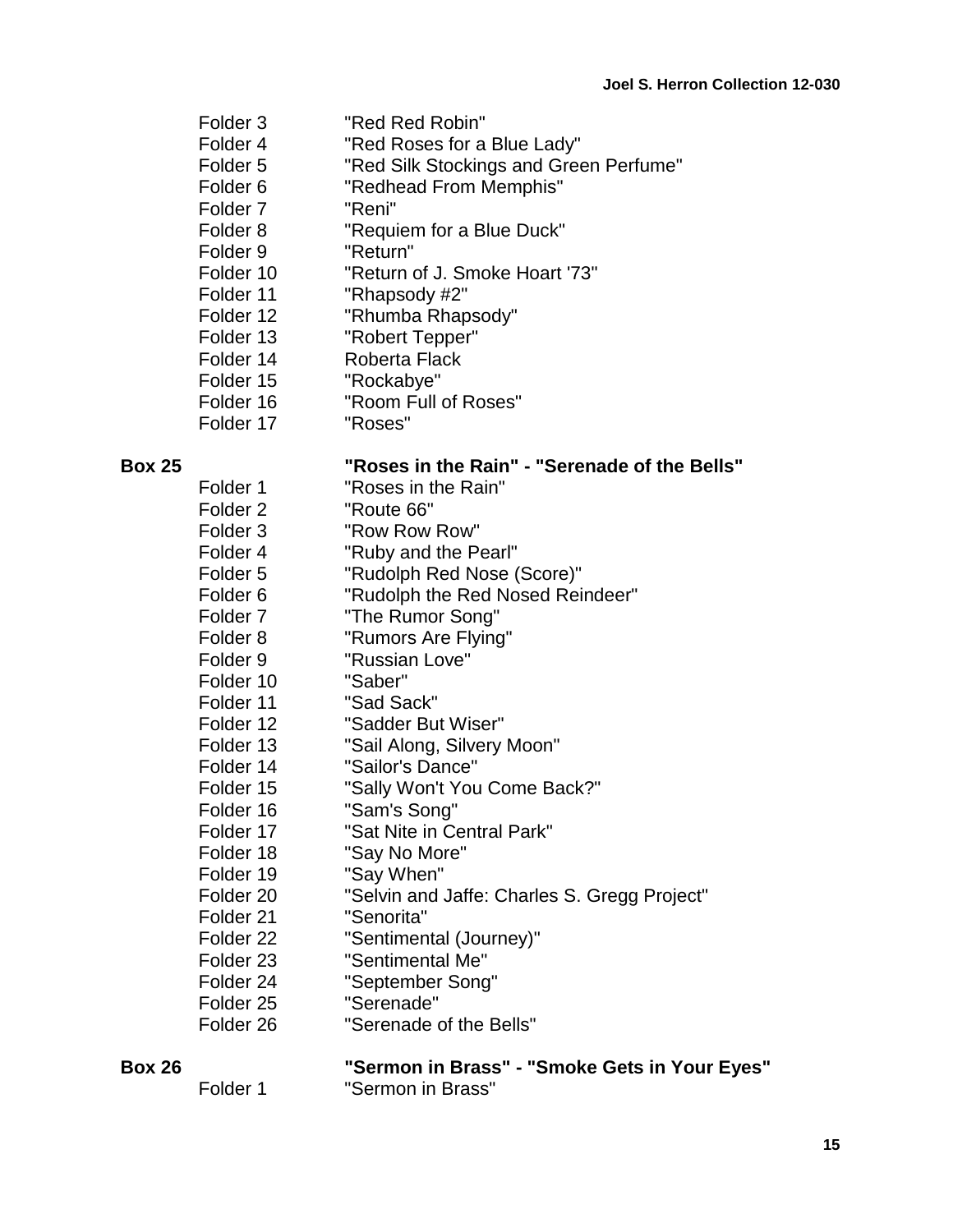|               | Folder <sub>2</sub><br>Folder <sub>3</sub><br>Folder 4<br>Folder <sub>5</sub><br>Folder <sub>6</sub><br>Folder <sub>7</sub><br>Folder <sub>8</sub><br>Folder <sub>9</sub><br>Folder 10<br>Folder 11<br>Folder 12<br>Folder 13<br>Folder 14<br>Folder 15<br>Folder 16 | "Shadow (Of Your Smile)"<br>"Shafer Is the Man"<br>"Shame On You"<br>"Shanghai"<br>"Shauny O'Shay"<br>"She's My Baby"<br>"Shine On, Harvest Moon"<br>"Should I"<br>"Show Boat Medley"<br>"Si Petite"<br>"Side By Side"<br>"Sierra Nevada"<br>"Silver Bells"<br>"Simple Life"<br>"Sinner or Saint" |
|---------------|----------------------------------------------------------------------------------------------------------------------------------------------------------------------------------------------------------------------------------------------------------------------|---------------------------------------------------------------------------------------------------------------------------------------------------------------------------------------------------------------------------------------------------------------------------------------------------|
|               | Folder 18<br>Folder 19                                                                                                                                                                                                                                               | "Sleigh Ride"<br>"Sleighride for a Grouch"                                                                                                                                                                                                                                                        |
|               | Folder 20<br>Folder 21                                                                                                                                                                                                                                               | "Slipping Around"<br>"Slow Flame"                                                                                                                                                                                                                                                                 |
|               | Folder <sub>22</sub><br>Folder 23                                                                                                                                                                                                                                    | "Slow Poke"<br>"Smiles"                                                                                                                                                                                                                                                                           |
| <b>Box 27</b> | Folder <sub>24</sub><br>Folder 1                                                                                                                                                                                                                                     | "Smoke Gets in Your Eyes"<br>"Smoke Rings" - "Somewhere Somehow"<br>"Smoke Rings"                                                                                                                                                                                                                 |

| Folder 1            | "Smoke Rings"                  |
|---------------------|--------------------------------|
| Folder <sub>2</sub> | "So Dear to My Heart"          |
| Folder 3            | "So Far"                       |
| Folder 4            | "So in Love"                   |
| Folder 5            | "So Long Sally"                |
| Folder 6            | "So They Tell Me"              |
| Folder <sub>7</sub> | "So Would I"                   |
| Folder 8            | "Solamente"                    |
| Folder 9            | "Solitude"                     |
| Folder 10           | "Some Day"                     |
| Folder 11           | "Some Enchanted Evening"       |
| Folder 12           | "Somebody Loves Me"            |
| Folder 13           | "Somebody Stole My Gal"        |
| Folder 14           | "Someone Like You"             |
| Folder 15           | "Someone to Watch Over Me"     |
| Folder 16           | "Something to Remember You By" |
| Folder 17           | "Sometimes I'm Happy"          |
| Folder 18           | "Somewhere Along the Way"      |
| Folder 19           | "Somewhere Somehow"            |
|                     |                                |

**Box 28 "Sonata" - "Stay Well"**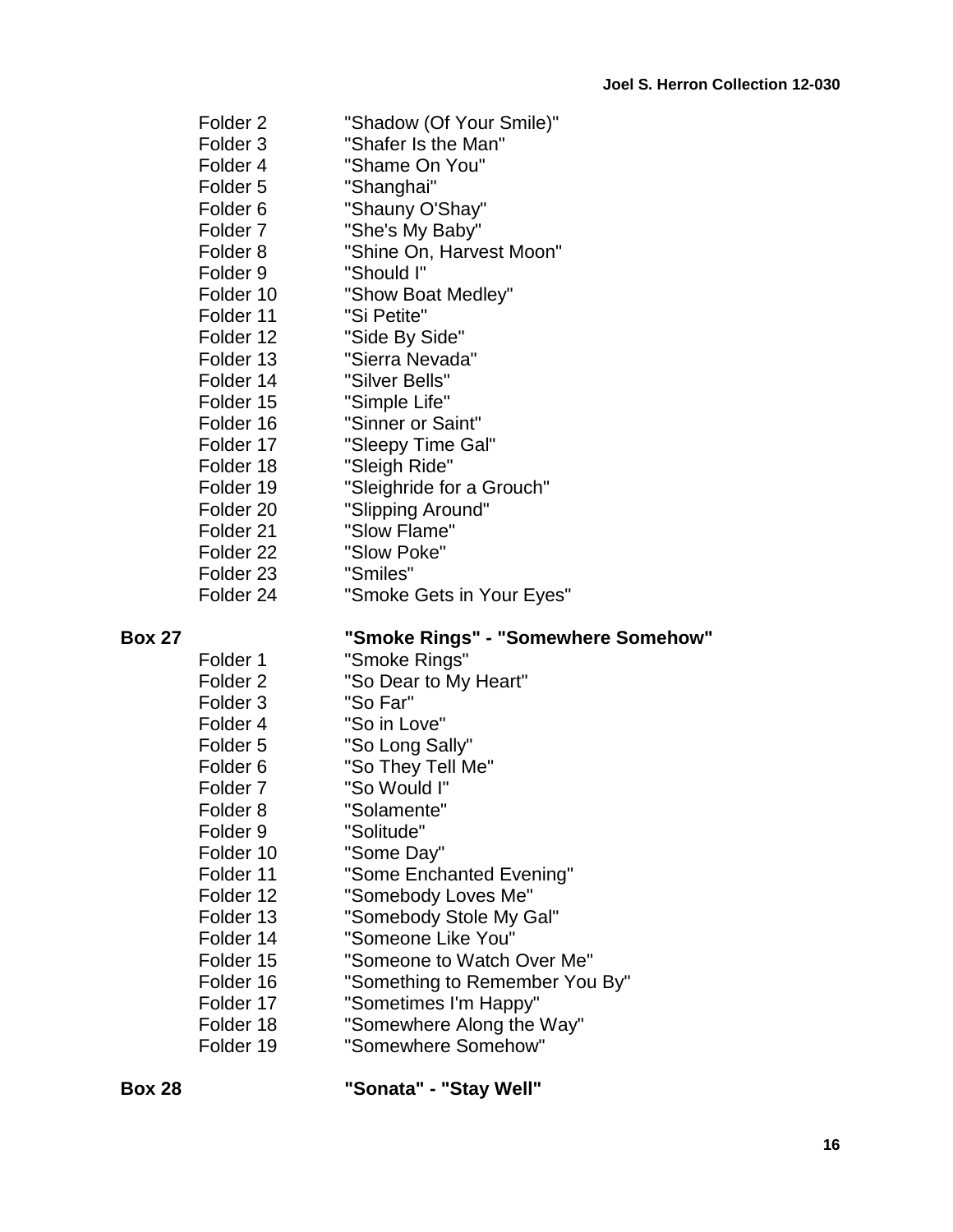|               | Folder 1             | "Sonata"                                             |
|---------------|----------------------|------------------------------------------------------|
|               | Folder <sub>2</sub>  | "Song Is Ended Happiness"                            |
|               | Folder <sub>3</sub>  | "The Song Is You"                                    |
|               | Folder 4             | "Song of Surrender"                                  |
|               | Folder <sub>5</sub>  | "Sooner or Later"                                    |
|               | Folder <sub>6</sub>  | "Sophisticated Lady"                                 |
|               | Folder <sub>7</sub>  | "Souvenir from Seven Oaks"                           |
|               | Folder <sub>8</sub>  | "A Spanish One"                                      |
|               | Folder <sub>9</sub>  | "Spanish Tea"                                        |
|               | Folder 10            | "Speaking of Angels"                                 |
|               | Folder 11            | "Spring in December"                                 |
|               | Folder 12            | "Spring Isn't Everything"                            |
|               | Folder 13            | "Spring Medley"                                      |
|               | Folder 14            | "Squib Blues"                                        |
|               | Folder 15            | "Squibb - Raindrop"                                  |
|               | Folder 16            | "Standing on the Corner"                             |
|               | Folder 17            | "Star Dust 1"                                        |
|               | Folder 18            | "Stars Hide Their Faces What Good Would the Moon Be" |
|               | Folder 19            | "The Stars Will Remember"                            |
|               | Folder <sub>20</sub> | "Stay Well"                                          |
|               |                      |                                                      |
| <b>Box 29</b> |                      | "Stella By Starlight" - "Them There (Eyes)"          |
|               | Folder 1             | "Stella By Starlight"                                |
|               | Folder <sub>2</sub>  | Storm Advertising Campaigns, 1967                    |
|               | Folder <sub>3</sub>  | "Story of the Bridge"                                |
|               | Folder 4             | "The Strange Case of Mr. E"                          |
|               | Folder <sub>5</sub>  | "String Theme"                                       |
|               | Folder <sub>6</sub>  | "Stroller"                                           |
|               | Folder <sub>7</sub>  | "Stronge"                                            |
|               | Folder <sub>8</sub>  | "Summer Holiday (Act I)"                             |
|               | Folder <sub>9</sub>  | "Summer Night"                                       |
|               | Folder 10            | <b>Sunrise Coffee Advertising Jingle</b>             |
|               | Folder 11            | "Superstars"                                         |
|               | Folder 12            | "Surrender"                                          |
|               | Folder 13            | "Sweet Dreams - Boy - Girl"                          |
|               | Folder 14            | "Swing Low the Moon"                                 |
|               | Folder 15            | "S'Wonderful"                                        |
|               | Folder 16            | "Take My Love"                                       |
|               | Folder 17            | "Tall and Big Shop"                                  |
|               | Folder 18            | "Talon - The Name"                                   |
|               | Folder 19            | "Tea for Two"                                        |
|               | Folder <sub>20</sub> | "(Song of the Bus) That's the Way the Ball Bounces"  |
|               | Folder 21            | "That's What I Call Singin'"                         |
|               | Folder <sub>22</sub> | "Them There (Eyes)"                                  |

# **Box 30 Third Baptist Church of St. Louis - "Toselli's Serenade"**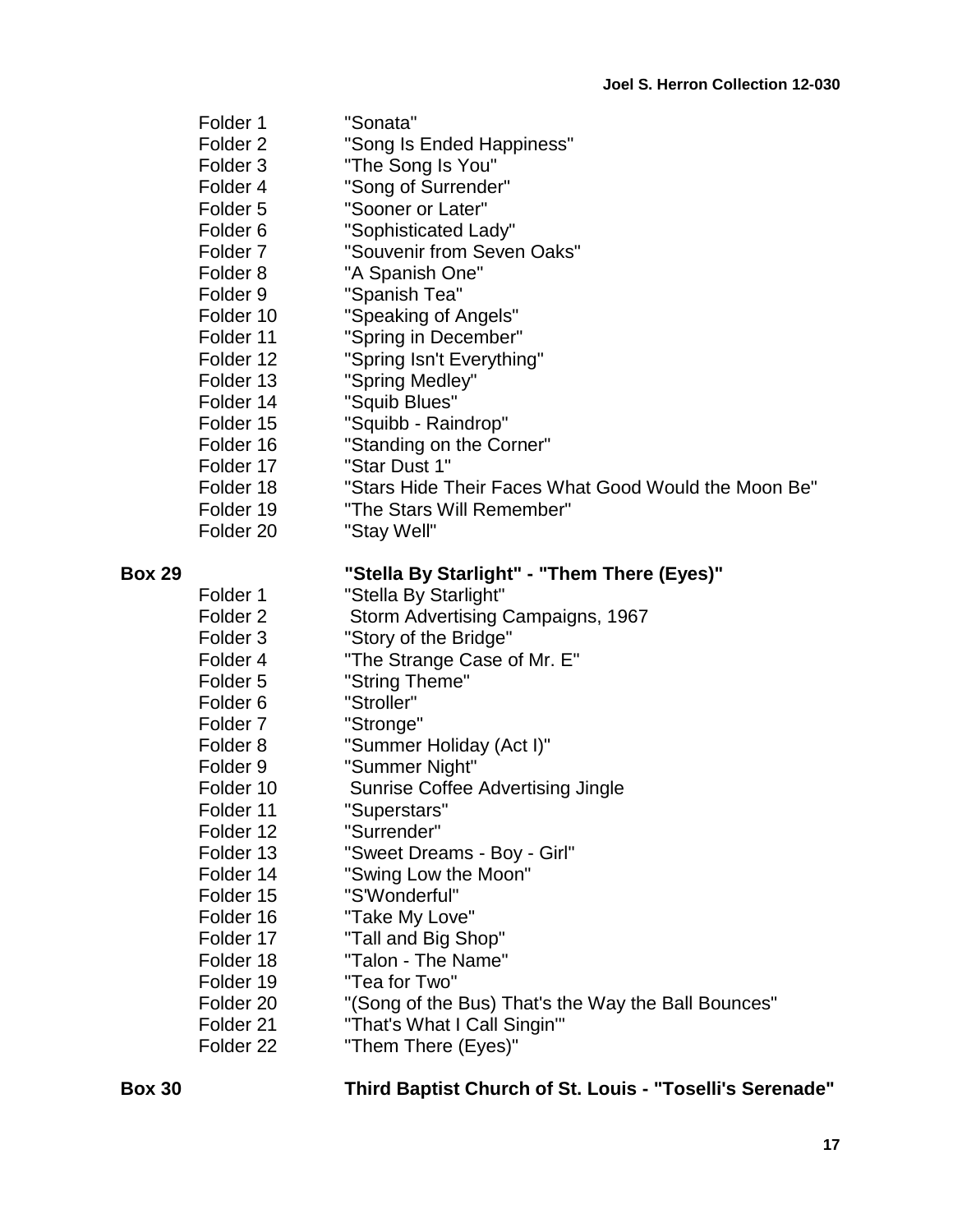- Folder 1 Third Baptist Church of St. Louis (1 of 2): Music and Scripts Folder 2 Third Baptist Church of St. Louis (2 of 2): Business, Travel,
	- Research
- Folder 3 "Tie and Tangle"
- Folder 4 "Tigre"
- Folder 5 "Time After Time"
- Folder 6 "Time on My Hands"
- Folder 7 "Timeless"
- Folder 8 "To Know You"
- Folder 9 "Together"
- Folder 10 "Tonight"
- Folder 11 "Too Fat Polka"
- Folder 12 "Too Late Now"
- Folder 13 "Too Many Times Hold Me Closer"
- Folder 14 "Too Young"
- Folder 15 "Toselli's Serenade"

### **Box 31 "Touch Medley" - "Vaughn Monroe"**

Folder 1 "Touch Medley" Folder 2 "Tramp" Folder 3 "A Tree in the Meadow" Folder 4 "Trying" Folder 5 "Two Girls on Broadway" Folder 6 Tytell German Wines Folder 7 "Tytell Spanish" Folder 8 "Under the Willow Tree" Folder 9 "Undercurrent" Folder 10 "Unless It Can Happen with You" Folder 11 "Until" Folder 12 "URDANG" Folder 13 "Use Your Imagination" Folder 14 "Vahlsing Potatoes" Folder 15 "Valley Woman" Folder 16 "Vanessa" Folder 17 "Varsity Drag" Folder 18 "Vaughn Monroe"

### **Box 32 "Walkin My Baby" - "Whispering"**

Folder 1 "Walkin My Baby" Folder 2 "Warsaw Concerto" Folder 3 "Way Back Home" Folder 4 "The Way That the Wind Blows" Folder 5 "The Way You Look Tonight" Folder 6 "We Are the People: The Train They Give Us, Just Plain Don't Run" Folder 7 "We Could Make Such Beautiful Music"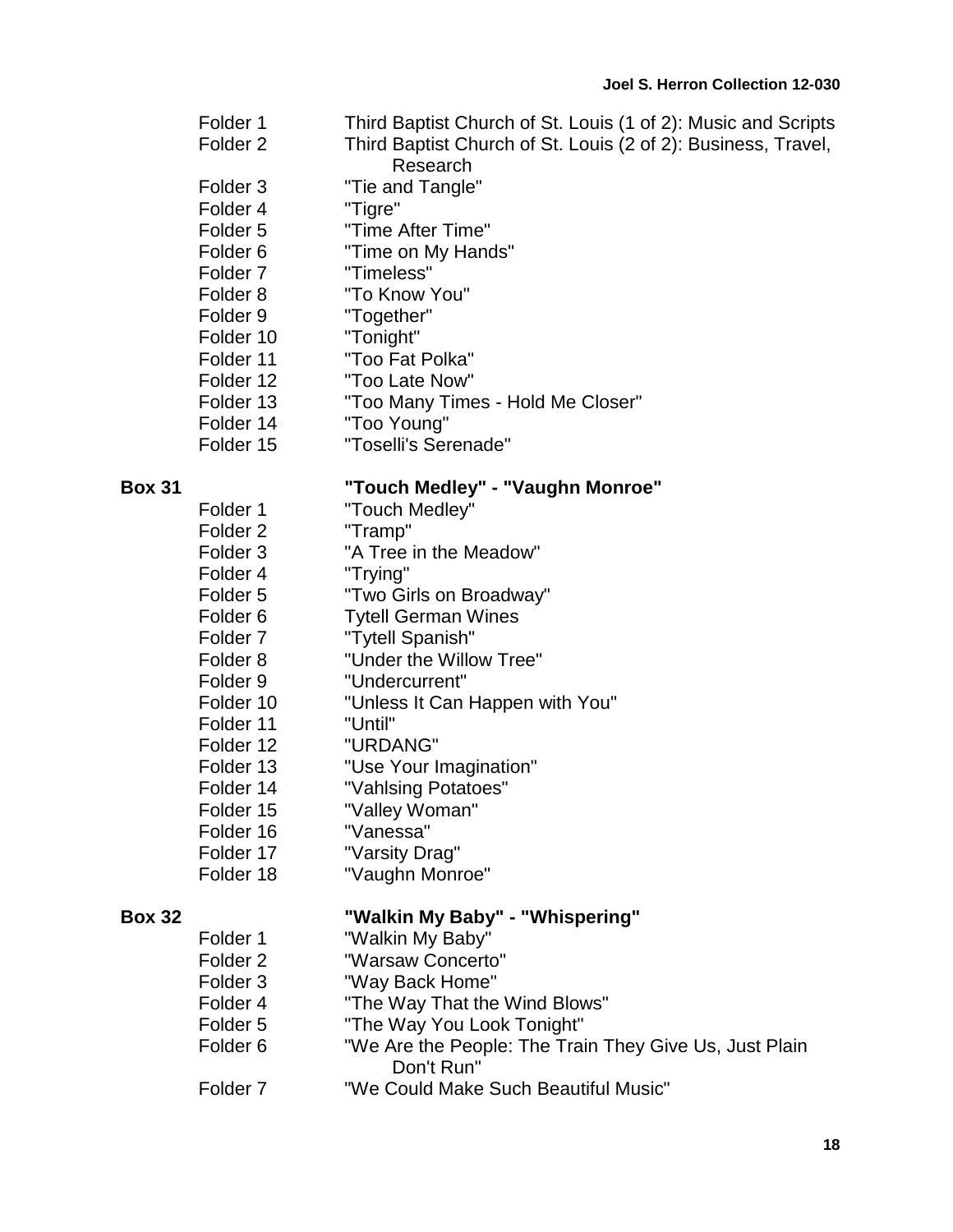Folder 8 "We Kiss in a Shadow" Folder 9 "We're Off to See the Wizard" Folder 10 "West Indies" Folder 11 "What Is This Thing Called Love" Folder 12 "What Price Love" Folder 13 "What's Cooking 1978" Folder 14 "When I Am Looking at You" Folder 15 "When or Where" Folder 16 "When You Wore a Tulip" Folder 17 **When You're Smiling"** Folder 18 "While We're Young" Folder 19 "Whispering"

- **Box 33 "Whistler's Mother in Law" - "Willie's March** Folder 1 "Whistler's Mother in Law" Folder 2 "White Xmas" Folder 3 "Who Cares" Folder 4 "Who Do You Know in Heaven" Folder 5 "Who Told You That Lie" Folder 6 "Who's Sorry" Folder 7 "The Whole World Is Singing My Song" Folder 8 "Whoop De Doo (Hoop De Doo)" Folder 9 "Why Do I Love You" Folder 10 "Why Does It Get So Late So Early" Folder 11 "Why Don't You Believe Me?" Folder 12 "Why Was I Born" Folder 13 "Wild Horses" Folder 14 "Wild Wolf Wailin'" Folder 15 "William Tell"
	- Folder 16 "William's Extra Specially Bread"
	- Folder 17 "Williams 'Specialty Breads'"
	- Folder 18 "Willie's Mamba"
	- Folder 19 "Willie's March"

### **Box 34 "Wind in My Sails" - "You Are My Sunshine"**

- Folder 1 "Wind in My Sails"
- Folder 2 "Winsocki Utility"
- Folder 3 "Wish Upon a Star"
- Folder 4 "Wish You Were Here"
- Folder 5 "The Wolf"
- Folder 6 "XMAS '52 Medley"
- Folder 7 "XMAS Medley"
- Folder 8 "Yale Boola"
- Folder 9 "Yancey D"
	-
- Folder 10 "A Yank at Oxford"
- Folder 11 "You Are Everything to Me"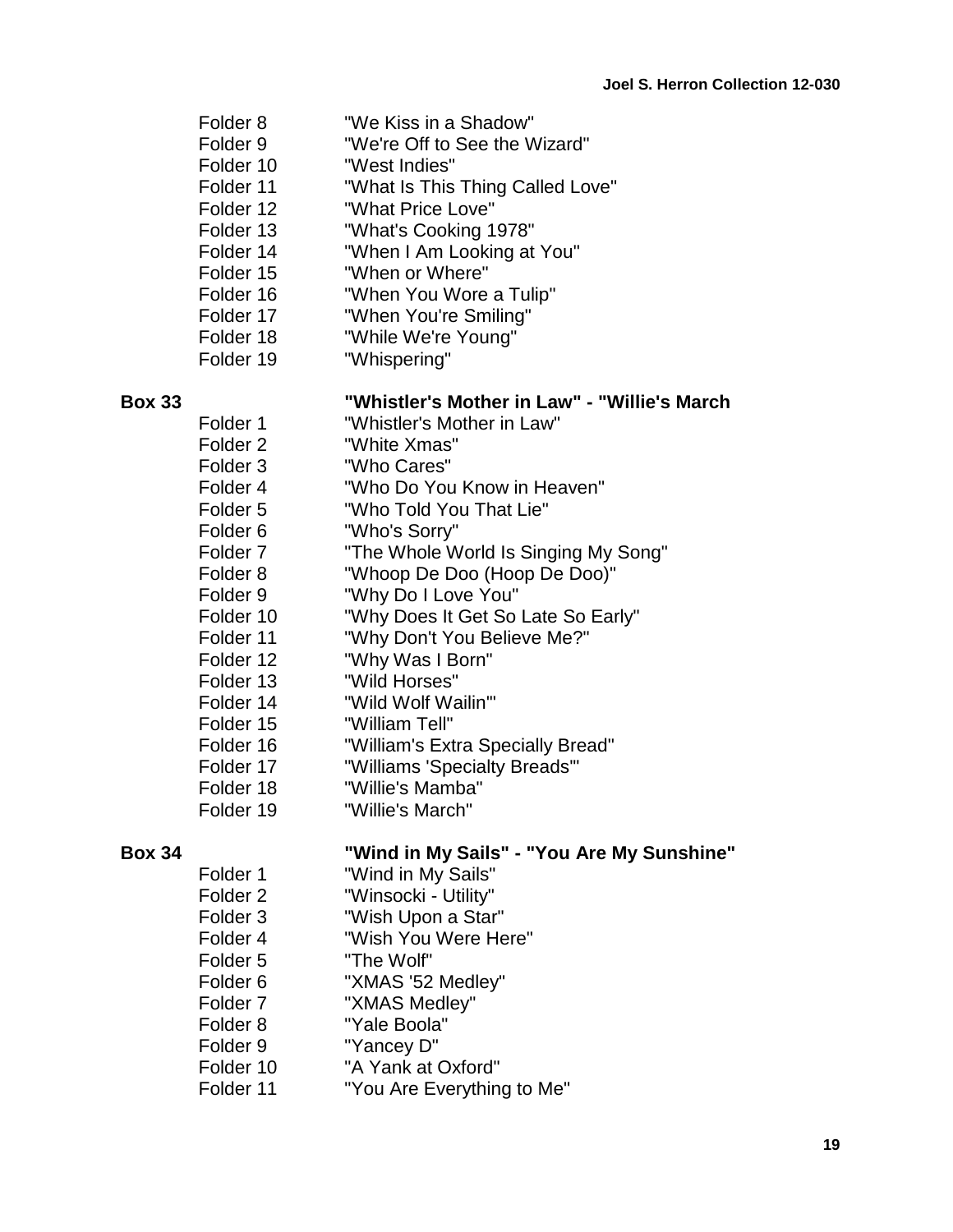| Folder 12 | "You Are My Lucky Star"    |
|-----------|----------------------------|
| Eoldor 10 | $N/2$ u Ara Mu $C$ unghing |

Folder 13 "You Are My Sunshine"

### **Box 35 "You Belong to Me" - "You Were Mine for a While"**

- Folder 1 "You Belong to Me"
- Folder 2 "You Came Along"
- Folder 3 "You Can't Be True, Dear"
- Folder 4 "You Do"
- Folder 5 "You Do Something to Me"
- Folder 6 "You Don't Know Me"
- Folder 7 "You Dreamer You"
- Folder 8 "You Gotta Be a Football Hero!"
- Folder 9 "You Love Me"
- Folder 10 "The You Medley"
- Folder 11 "You Must Have Been a Beautiful Baby"
- Folder 12 "You Need Feet"
- Folder 13 "You Need Hands"
- Folder 14 "You Stepped Out of a Dream"
- Folder 15 "You Were Meant for Me"
- Folder 16 "You Were Mine for Awhile"

### **Box 36 "You Wonderful You" - Assorted Sheet Music and Lyrics: numbered**

| Folder 1            | "You Wonderful You"                                 |
|---------------------|-----------------------------------------------------|
| Folder 2            | "You Wonderful You - La Vie En Rose"                |
| Folder 3            | "You'll Always Be the One I Love"                   |
| Folder 4            | "You're Blase"                                      |
| Folder 5            | "You're Gonna Hear From Me" (Britt Breedon Bonder)" |
| Folder 6            | "You're Just in Love"                               |
| Folder <sub>7</sub> | "You're Mine"                                       |
| Folder 8            | "You're Not in My Arms"                             |
| Folder 9            | "Zig Zag"                                           |
| Folder 10           | "Zing a Little Song"                                |
| Folder 11           | "Zip-A-Dee-Doo-Dah"                                 |
| Folder 12           | "'Zip' Demos"                                       |
| Folder 13           | "Zok' Bruns Advertising Client"                     |
| Folder 14           | <b>4C Bread Crumbs</b>                              |
| Folder 15           | ".45 Two of Three"                                  |
| Folder 16           | "#1"                                                |
|                     |                                                     |

### **Box 37 Assorted sheet music & lyrics A-Z**

Folder 1 Assorted Sheet Music and Lyrics: A - E Folder 2 Assorted Sheet Music and Lyrics: F - I Folder 3 Assorted Sheet Music and Lyrics: J - M Folder 4 Assorted Sheet Music and Lyrics: N – R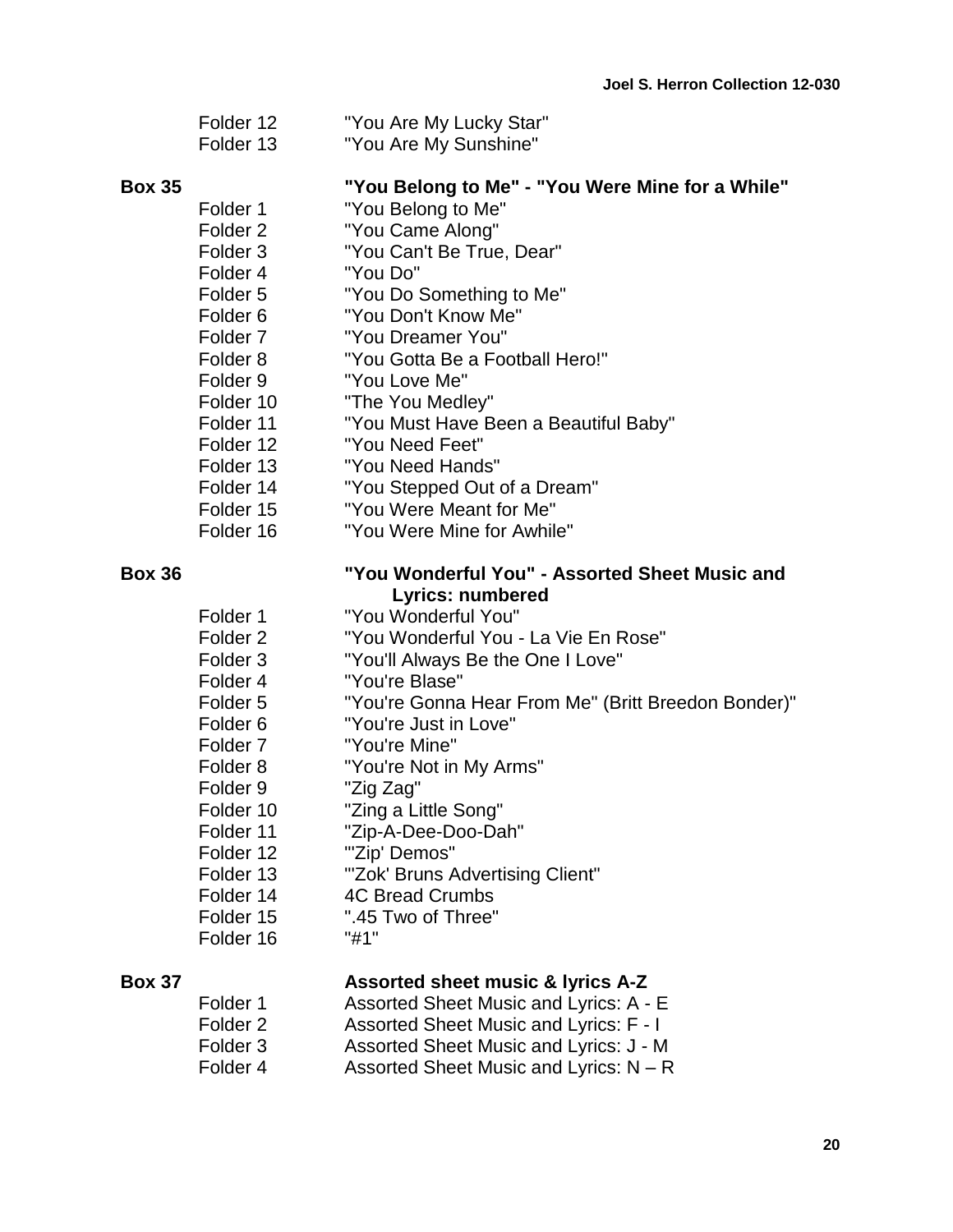| <b>Box 38</b> |                     | <b>Assorted sheet music &amp; lyrics S-Z</b>              |
|---------------|---------------------|-----------------------------------------------------------|
|               | Folder 1            | Assorted Sheet Music and Lyrics: S                        |
|               | Folder <sub>2</sub> | Assorted Sheet Music and Lyrics: T-U                      |
|               | Folder <sub>3</sub> | Assorted Sheet Music and Lyrics: $V - Z$                  |
| <b>Box 39</b> |                     | <b>Assorted Sheet Music and Lyrics and Untitled Music</b> |
|               |                     | and Lyrics                                                |
|               | Folder 1            | "Misc #1", "Misc #2", "Marco Polo"                        |
|               | Folder <sub>2</sub> | Untitled Music with Lyrics: A - E                         |
|               | Folder <sub>3</sub> | Untitled Music with Lyrics: F - H                         |
|               | Folder 4            | Untitled Music with Lyrics: I                             |
|               | Folder <sub>5</sub> | Untitled Music with Lyrics: J - P                         |
|               | Folder <sub>6</sub> | Untitled Music with Lyrics: Q - T                         |
|               | Folder <sub>7</sub> | Untitled Music with Lyrics: U - Z                         |
|               | Folder <sub>8</sub> | Untitled Music without Lyrics                             |
| <b>Box 40</b> |                     | Scripts: "As You Like It" Script - "Music, U.S.A." Script |
|               | Folder 1            | "As You Like It" Script                                   |
|               | Folder <sub>2</sub> | "Baseball"                                                |
|               | Folder <sub>3</sub> | "Beast of Blood" - "Hemisphere Films"                     |
|               | Folder 4            | "Beilin, Peter"                                           |
|               | Folder 5            | "Bible Songs"                                             |
|               | Folder <sub>6</sub> | "Drake"                                                   |
|               | Folder <sub>7</sub> | "George Washington"                                       |
|               | Folder <sub>8</sub> | "Girl With the Raven Hair: Script, Etc."                  |
|               | Folder <sub>9</sub> | "Go Fight City Hall: A New Musical Comedy"                |
|               | Folder 10           | "Herod"                                                   |
|               | Folder 11           | "Hits on Misses"                                          |
|               | Folder 12           | "Howie"                                                   |
|               | Folder 13           | "I Wish I Was Young Again"                                |
|               | Folder 14           | "Jimmy Dean Misc."                                        |
|               | Folder 15           | "The Leetle Show" Script                                  |
|               | Folder 16           | Mister B (Musical Magic)                                  |
|               | Folder 17           | "Music U.S.A" Script                                      |
| <b>Box 41</b> |                     | <b>Scripts: Piano Book Manuscript - Miscellaneous</b>     |
|               |                     | <b>Storyboards</b>                                        |
|               | Folder 1            | Piano Book Manuscript                                     |
|               | Folder <sub>2</sub> | "The Piper"                                               |
|               | Folder <sub>3</sub> | "PNO Book + Tele Show Based on Some"                      |
|               | Folder 4            | "R. Waldman"                                              |
|               | Folder <sub>5</sub> | "R. Waldman File"                                         |
|               | Folder <sub>6</sub> | R. Waldman to Joel Herron                                 |
|               | Folder <sub>7</sub> | "Summer Holiday"                                          |
|               |                     |                                                           |

Folder 9 Telephone Writing"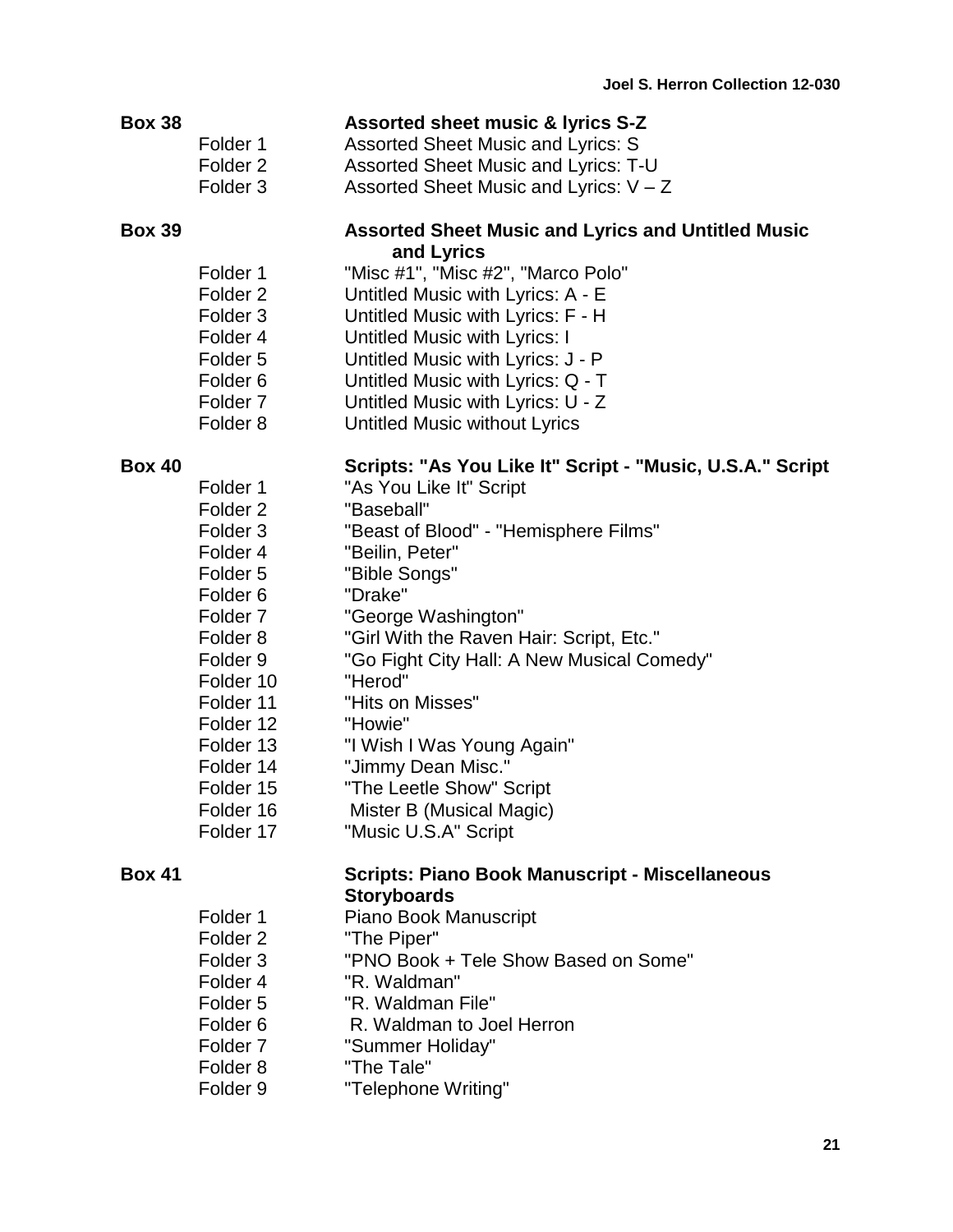- Folder 10 "Three Music Comedy Ideas," "Two Bad Radio Scripts"
- Folder 11 "The Tinsel Toes: Hollywood's Child Stars"
- Folder 12 "Two Girls and a Sailor" [2 of 2]
- Folder 13 "Walter O'Keefe Scripts, Etc."
- Folder 14 Westport Comm. Scripts
- Folder 15 Radio Programming Scripts (Misc.)
- Folder 16 Miscellaneous Scripts
- Folder 17 Miscellaneous Storyboards

### **Box 42 Correspondence: "Advertising Agencies" 1977-1981 - "Levine, William" 1975-1981**

| Folder 1             | "Advertising Agencies" 1977-1981        |
|----------------------|-----------------------------------------|
| Folder 2             | "Axelrod, Elliot J." 1979               |
| Folder 3             | "Biles, Fay" 1981                       |
| Folder 4             | "College Letter" 1983                   |
| Folder 5             | "Cornell, Don" 1981                     |
| Folder <sub>6</sub>  | Curtis, Percy Correspondence, 1965-1982 |
| Folder <sub>7</sub>  | Grau, Mia                               |
| Folder 8             | "G.T.E. Service Corp." 1981-1982        |
| Folder 9             | "Hamburg File" 1965-1981                |
| Folder 10            | Harry Fox and CMRRA, 1979-1983          |
| Folder 11            | Helitzer Advertising, 1973-1983         |
| Folder 12            | Helitzer, Deborah, 1983                 |
| Folder 13            | Hoffer, Walter (Law Offices), 1964-1966 |
| Folder 14            | "Hong Kong," 1965                       |
| Folder 15            | Wolf, Jack, "Integrity" October 1954    |
| Folder 16            | Kulaga, Ruth "Correspondence 1966"      |
| Folder 17            | Lafferty, Perry (CBS), 1976-1983        |
| Folder 18            | "Lee, Connie and Dana" 1974-1975        |
| Folder 19            | "Leggierei, Peter" 1981                 |
| Folder <sub>20</sub> | "Levine, William" 1975-1981             |

| <b>Box 43</b> | <b>Correspondence: "London Correspondence -</b>      |
|---------------|------------------------------------------------------|
|               | Contracts, etc. 1963" - Personal Correspondence 1958 |

- Folder 1 "London Correspondence Contracts, etc. 1963"
- Folder 2 "Mairants, Iver" 1976
- Folder 3 "Middleton Correspondence" 1970-1983
- Folder 4 "Middleton Correspondence" Undated
- Folder 5 "Miskin and Sutton" 1979-1982
- Folder 6 "New Dimension Films" 1968-1969
- Folder 7 Pegg, Debbie
- Folder 8 Quality Records Correspondence 1966-1967
- Folder 9 "Raphael"
- Folder 10 "Screen Actors Guild Information" 1966-1967
- Folder 11 "Sheils and Bruno 1965-1966" (Personal Management)
- Folder 12 "Sonesta Correspondence" 1983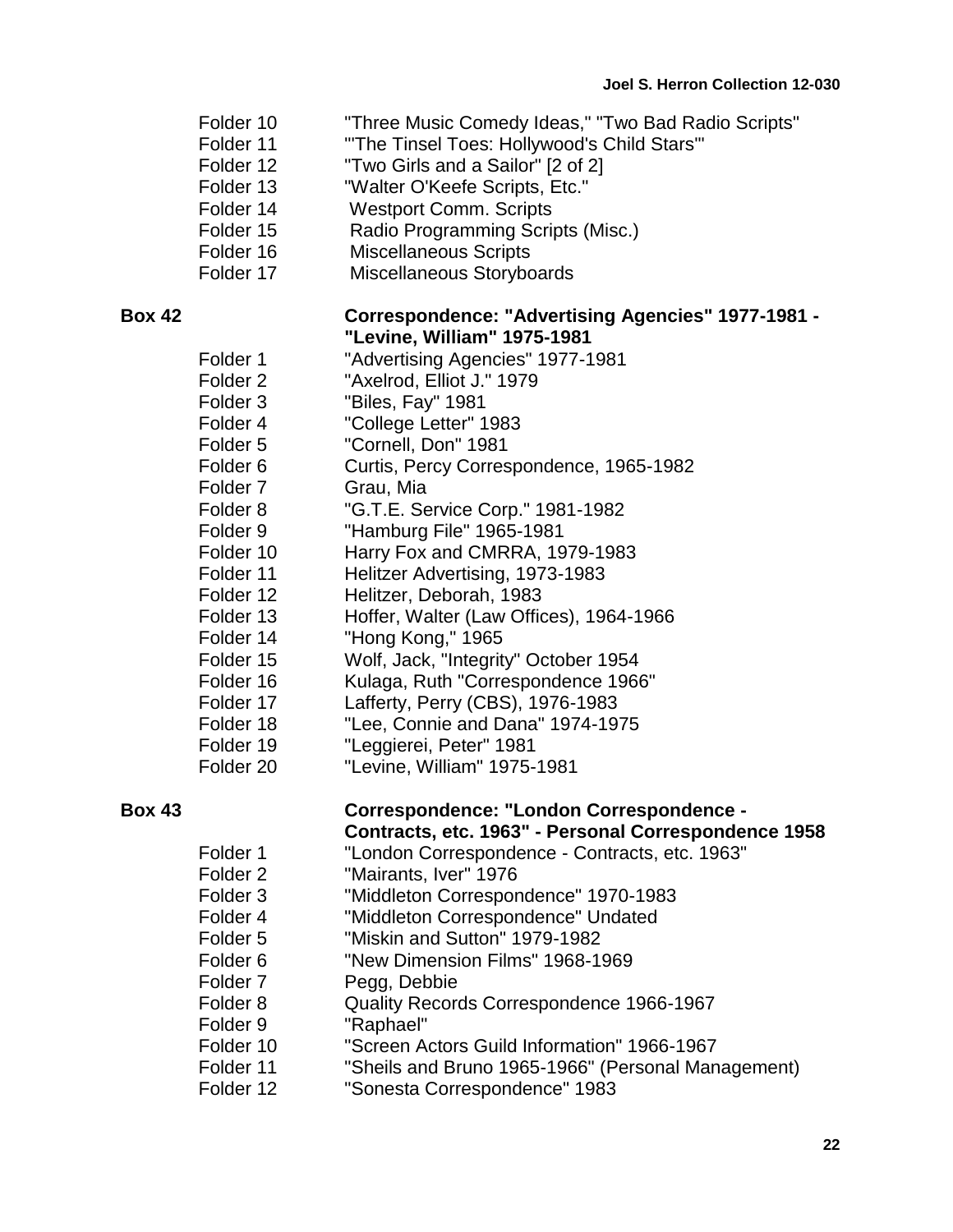| Folder 13 | "Thank Yous, Etc." 1944-1948 |
|-----------|------------------------------|
|-----------|------------------------------|

- Folder 14 Werblin, David, 1965-1979
- Folder 15 "Westport Communications" 1969-1970
- Folder 16 Westport Communications Billing, 1969-1971
- Folder 17 Westport Communications, Hertz, Fred, 1967-1969
- Folder 18 Business and Personal Correspondence, 1946-1968
- Folder 19 Business Correspondence, 1953-1956

### **Box 44 Correspondence: "Joleron Correspondence 1965" – Business Correspondence, 1976-1983**

- Folder 1 Assorted Business Correspondence 1953-1966
- Folder 2 "Joleron Correspondence, 1965"
- Folder 3 Correspondence, 1965-1966
- Folder 3 Business Correspondence, 1965-1968
- Folder 4 "Sales, General Correspondence 1966"
- Folder 5 Business Correspondence, 1976-1979
- Folder 6 Business Correspondence, 1976-1983

# **Box 45 Contracts - Business**

- Folder 1 Business Records Master Copies Folder 2 Integrity - Album Folder 3 "I'm a Fool to Want You" Contacts and Statements Folder 4 "Misc Contacts, AMF Contracts, payrolls Folder 5 Jorwin Associates paperwork Folder 6 Contracts Folder 7 SPA Contracts 1949-1960 Folder 8 Misc Contacts
- Folder 9 Business Contacts 1977
- Folder 10 Contact #341819 Manischewitz"

### **Box 46 Business - Projects by Name A-H**

- Folder 1 "And the Bells Rang" 4 Star c. 1983
- Folder 2 "American Heart Association "Pumper" Project
- Folder 3 Bruns
- Folder 4 Candy Jones 1970
- Folder 5 Connie Lee
- Folder 6 Cynthia Coby
- Folder 7 Ffortesissimo Productions 1966
- Folder 8 Gann-Dawson
- Folder 9 Jan Hobson
- Folder 10 "Hong Kong"
- Folder 11 "Hubert"
- Folder 12 Helitzer Advertising

### **Box 47 Business - Projects by Name J-Z** Folder 1 Jazz Album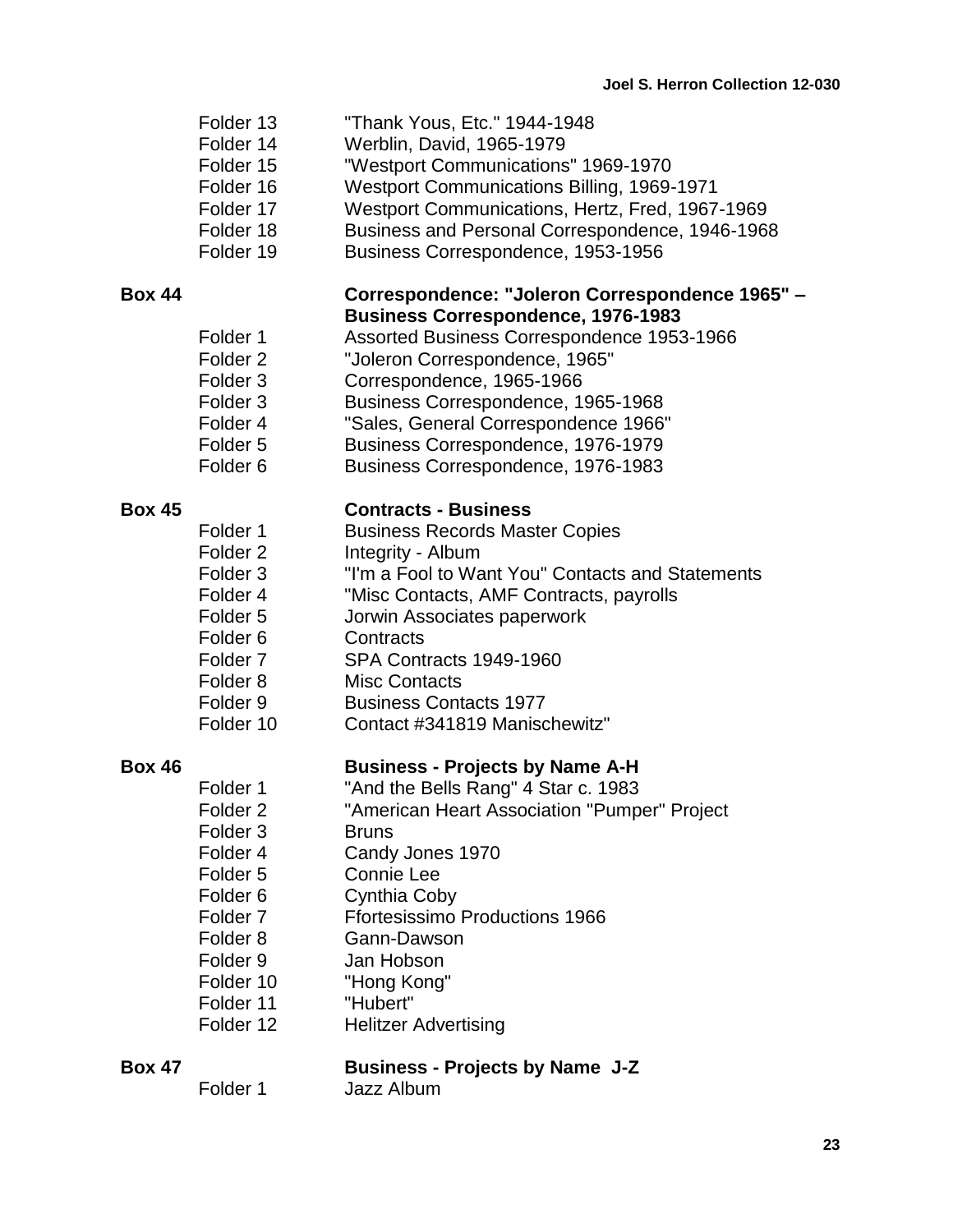| <b>Box 50</b> |                                                                                                                                                                                                                                              | <b>Business: Insurance, taxes and other business</b>                                                                                                                                                                                                                                                                                                                        |
|---------------|----------------------------------------------------------------------------------------------------------------------------------------------------------------------------------------------------------------------------------------------|-----------------------------------------------------------------------------------------------------------------------------------------------------------------------------------------------------------------------------------------------------------------------------------------------------------------------------------------------------------------------------|
|               | Folder <sub>2</sub><br>Folder <sub>3</sub><br>Folder 4<br>Folder <sub>5</sub><br>Folder <sub>6</sub><br>Folder 7<br>Folder <sub>8</sub><br>Folder <sub>9</sub><br>Folder 10<br>Folder 11<br>Folder 12<br>Folder 13<br>Folder 14<br>Folder 15 | Ron Records 1964-66<br>Joleron Receipts 1965<br>Personal Income Receipts 1965<br>Income Receipts 1966<br>Income Receipts 1967<br>JH Receipts 1970<br>1970-75 misc receipts<br>1970-75 misc receipts<br><b>Office Expenses</b><br>Joleron Lease - Cross & Brown<br>Joleron Music Corp bills<br>Joleron Music Corp Tax 1976-78<br>IRS JMC [redacted]<br>JH - NBNA [bank] Acct |
| <b>Box 49</b> | Folder 1                                                                                                                                                                                                                                     | <b>Business: Receipts and Bills</b><br>Income Receipts 1962-63                                                                                                                                                                                                                                                                                                              |
|               | Folder <sub>5</sub><br>Folder <sub>6</sub><br>Folder <sub>7</sub>                                                                                                                                                                            | 1983 Pizzarelli Concert<br>Pizzarelli<br>The Public: The Jazz Renaissance                                                                                                                                                                                                                                                                                                   |
|               | Folder 4                                                                                                                                                                                                                                     | Music Course and Jazz Performance Series at Marist Adult<br>Edu                                                                                                                                                                                                                                                                                                             |
|               | Folder <sub>2</sub><br>Folder <sub>3</sub>                                                                                                                                                                                                   | Edu<br>Music Course and Jazz Performance Series at Marist Adult<br>Edu                                                                                                                                                                                                                                                                                                      |
| <b>Box 48</b> | Folder 1                                                                                                                                                                                                                                     | <b>Classes, Events and Programs</b><br><b>Marist College Music Course</b><br>Music Course and Jazz Performance Series at Marist Adult                                                                                                                                                                                                                                       |
|               | Folder <sub>2</sub><br>Folder <sub>3</sub><br>Folder 4<br>Folder <sub>5</sub><br>Folder <sub>6</sub><br>Folder <sub>7</sub><br>Folder <sub>8</sub><br>Folder 9<br>Folder 10<br>Folder 11<br>Folder 12<br>Folder 13                           | "Lambardo"<br>"Lee Hale"<br>"Let's Pick Up the Pieces"<br>"Lincoln Savings Bank" Song 1981<br>"Library Song" invoices and correspondence<br>Lyrics in Work, Roberta Flack<br>Marco P 1971-72<br>"Music U.S.A"<br>Songs - misc<br>Specialty - Album<br><b>Tobin Packing Company</b><br><b>World of Guitar</b>                                                                |

| Folder 1 | Current Bills due [1980s]          |
|----------|------------------------------------|
| Folder 2 | Insurance records for Joleron Corp |
| Folder 3 | Insurance                          |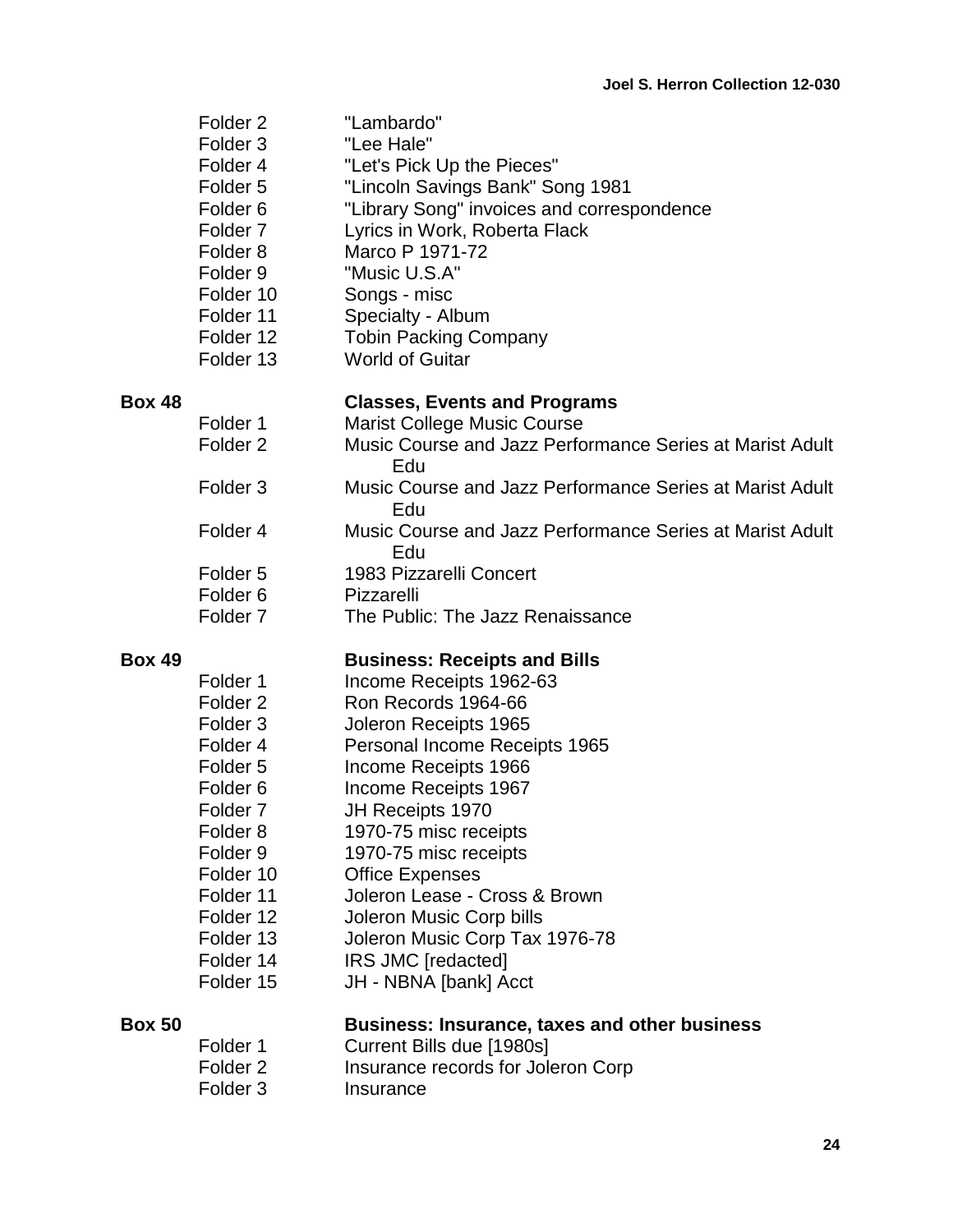- Folder 4 American General Life Insurance
- Folder 5 Assorted Business records
- Folder 6 Assorted Business records
- Folder 7 Joel Herron 1969 planner
- Folder 8 Buchbinder, Stein & Co tax papers [redacted]
- Folder 9 Buchbinder, Stein & Co tax papers [redacted]
- Folder 10 NY State Tax
- Folder 11 W4 forms 1969 [redacted]
- Folder 12 Accountant reports

### **Box 51 Business: ASCAP and AMF**

- Folder 1 ASCAP [cards] 1965 Folder 2 ASCAP correspondence 1965-76
- Folder 3 ASCAP 1970
- Folder 4 ASCAP 1973
- Folder 5 ASCAP Statements 1971-81
- Folder 6 AFM Misc contracts and correspondence
- Folder 7 AFM Agreement booklets

### **Box 52 Business: AGAC, AFTRA and other organizations**

- Folder 1 Recording Industries Music Performance Trust funds Folder 2 **AFTRA [American Federation of Television and Radio** Artists] 1970 Folder 3 AGAC [American Guide of Authors and Composers]
- Folder 4 **SAG** [Screen Actors Guild]

### **Box 53 Miscellaneous Business Papers**

Folder 1 National Bank of North America Joleron Music Co. Folder 2 Royal Globe Disability Benefits - Joleron Folder 3 Joleron Payroll - Redacted Folder 4 Assorted Business Records Folder 5 **Assorted Business Records** Folder 6 Miscellaneous Business Papers 1973-74 Folder 7 "Work in Progress" Folder 8 "RCA" papers circa 1964 Folder 9 "Copyrights" Folder 10 "Royalty Statements, ect:" Folder 11 Joel Herron Promotions/Literature/Resume Folder 12 "Publicity" Folder 13 "J.H. Corp Publicity 1942-45" Folder 14 Actor Profiles, headshots ect. Folder 15 "Talent" Folder 16 "Bosewell, Connie" Folder 17 Cloth performance cover Folder 18 "Hits through the Years 1980 to the Present" Music Publishers Holding Corp book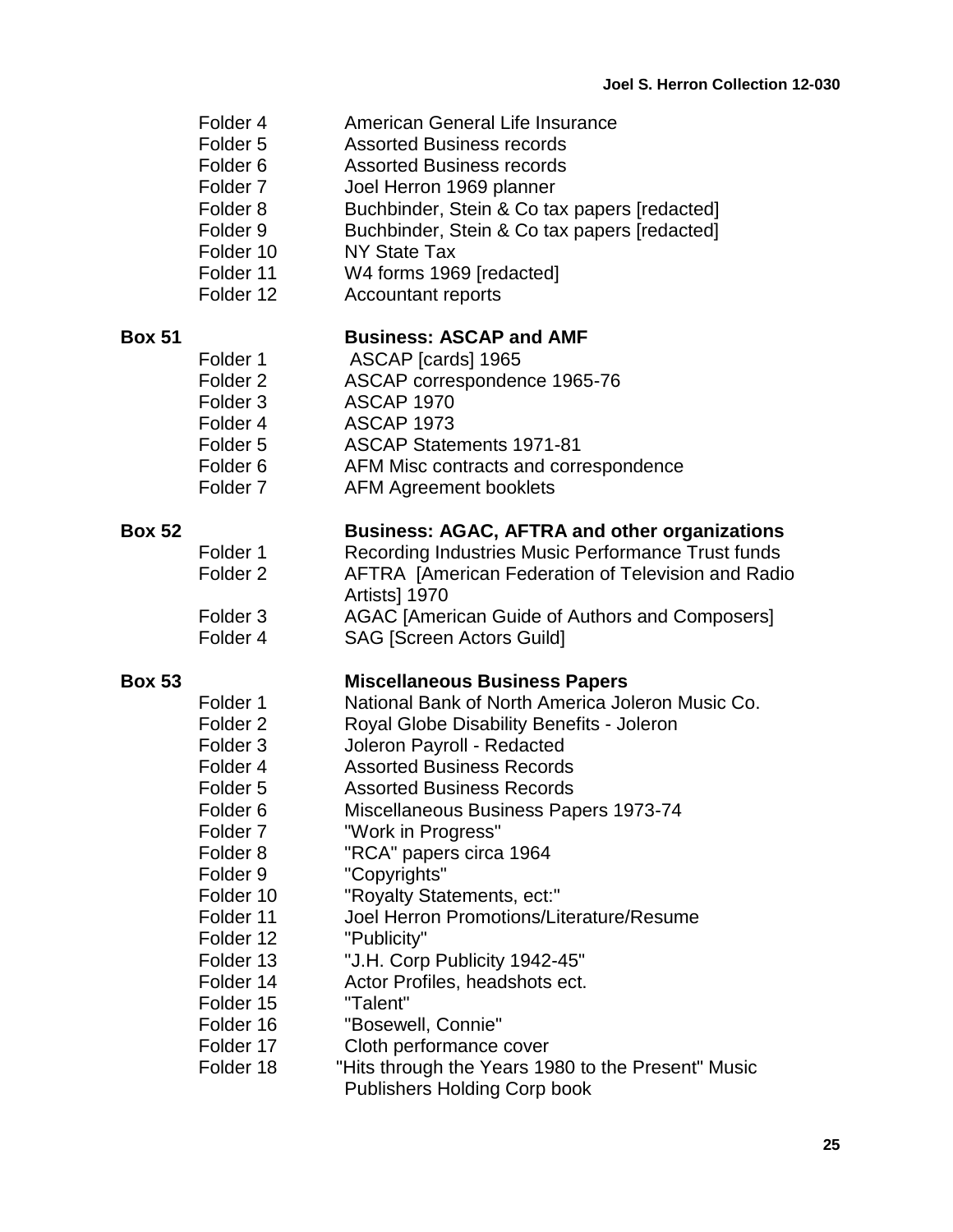|               | Folder 19                                                                                                                                                                                                                                                                                                                                                               | "A Selection of Standards from the Catalog of Fred Fisher<br>Music Company, Inc [sheet music]                                                                                                                                                                                                                                                                                                                                                                                                                                                              |
|---------------|-------------------------------------------------------------------------------------------------------------------------------------------------------------------------------------------------------------------------------------------------------------------------------------------------------------------------------------------------------------------------|------------------------------------------------------------------------------------------------------------------------------------------------------------------------------------------------------------------------------------------------------------------------------------------------------------------------------------------------------------------------------------------------------------------------------------------------------------------------------------------------------------------------------------------------------------|
| <b>Box 54</b> | Folder 1<br>Folder <sub>2</sub><br>Folder <sub>3</sub><br>Folder 4<br>Folder <sub>5</sub>                                                                                                                                                                                                                                                                               | <b>Newspaper clippings</b><br><b>Barney Josephson</b><br>Community Current Sept 30, 1981<br>J.H. WHN-WMGM Publicity<br><b>Reviews</b><br>Assorted clippings                                                                                                                                                                                                                                                                                                                                                                                                |
| <b>Box 55</b> | Folder 1<br>Folder <sub>2</sub><br>Folder <sub>3</sub><br>Folder 4<br>Folder <sub>5</sub><br>Folder <sub>6</sub>                                                                                                                                                                                                                                                        | <b>Photographs</b><br>Photographs from family and career<br>Joel at work<br>Assorted photos from career<br>Assorted celebrity photos<br>Pizzarelli photographs<br>Various headshots [talent]                                                                                                                                                                                                                                                                                                                                                               |
| <b>Box 56</b> | Folder 1<br>Folder <sub>2</sub><br>Folder <sub>3</sub><br>Folder 4<br>Folder <sub>5</sub><br>Folder <sub>6</sub><br>Folder <sub>7</sub><br>Folder <sub>8</sub><br>Folder <sub>9</sub><br>Folder 10<br>Folder 11<br>Folder 12<br>Folder 13<br>Folder 14<br>Folder 15<br>Folder 16<br>Folder 17<br>Folder 18<br>Folder 19<br>Folder <sub>20</sub><br>Folder <sub>21</sub> | <b>Personal Records: Joel Herron's writings</b><br>Acceptance letter to University of Chicago<br>"J.H. Orch"<br>Personal publicity<br>Assorted personal writings<br>"A Legend in My Own Time"<br>Current writings [1980s]<br>Diary- musings excerpts<br>"It's a Dog's Life (the book)"<br>"Masingill"<br>"No Body Asked Me"<br>"The Pfeiffer Chair"<br>"Royalty is as Royalty Does"<br>"Skirt"<br>"Therapist"<br><b>Book Manuscript</b><br>"Book Two / TAG"<br>"Timothy and the Old Ore"<br>"Valentine's Day"<br>"Writing"<br>"Xmas 1981"<br>Golf [fliers] |
| <b>Box 57</b> | $F \cap M \cap r$ 1                                                                                                                                                                                                                                                                                                                                                     | <b>Personal: Bill Heron's Writings</b><br>"The Native Eve the Drimitive Heart"                                                                                                                                                                                                                                                                                                                                                                                                                                                                             |

| Folder 1 | "The Native Eye, the Primitive Heart" |
|----------|---------------------------------------|
| Folder 2 | "Bill Heron"                          |
| Folder 3 | "Stoney: A American Peasant Musical"  |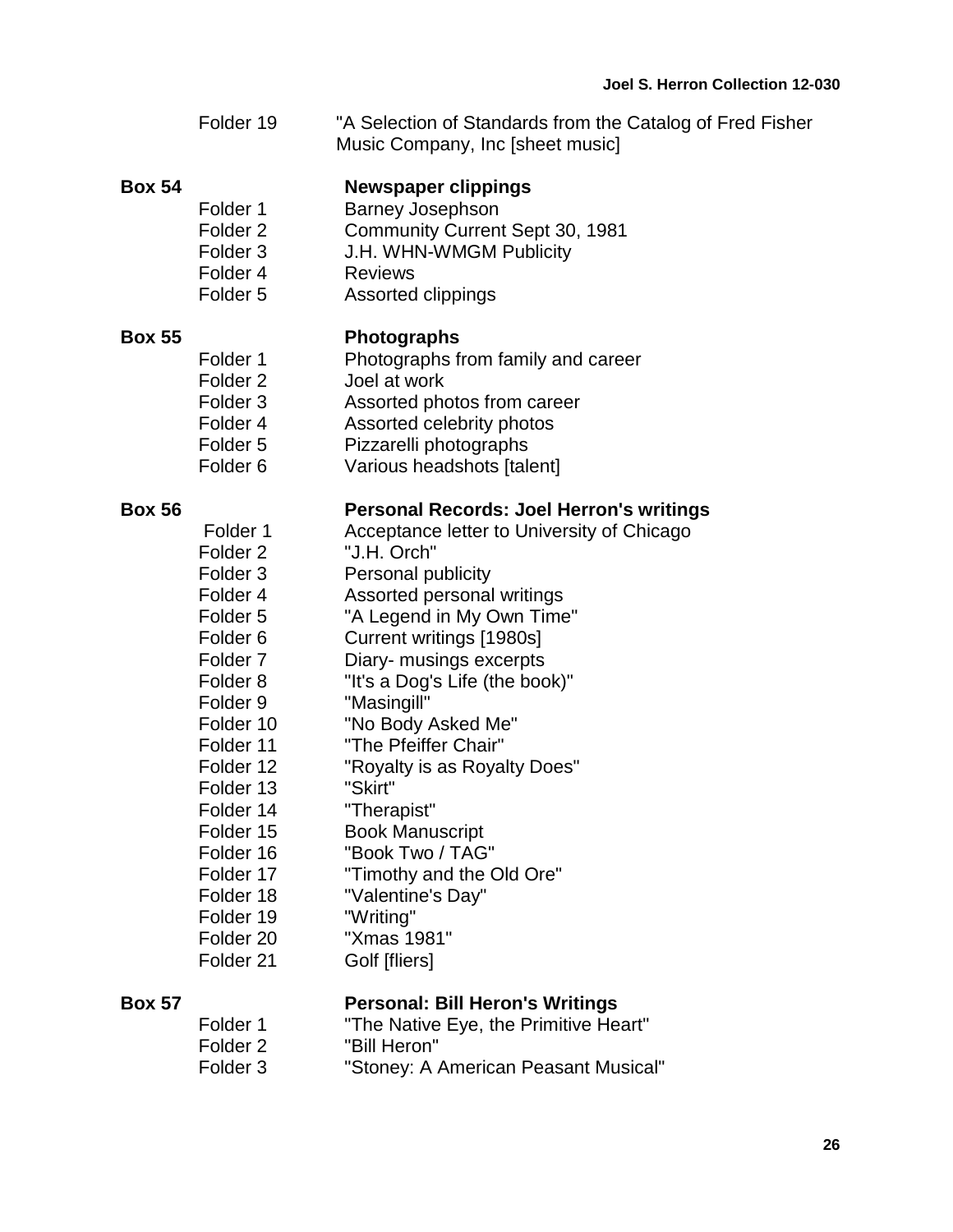| <b>Box 58</b> |          | <b>Oversize: Orchestrations A-S</b> |  |
|---------------|----------|-------------------------------------|--|
|               | Folder 1 | <b>Ballad of Simply Stupid</b>      |  |
|               | Folder 2 | Honolulu                            |  |
|               | Folder 3 | Honolulu                            |  |
|               | Folder 4 | <b>Kissing Bandit</b>               |  |
|               | Folder 5 | <b>Stardust</b>                     |  |

### **Box 59 Oversize: Orchestrations S-Misc**

- Folder 1 Summer Holiday Folder 2 Two Girls and a Sailor Folder 3 Where is the Man [Jimmy Dean] Folder 4 You Make Me Feel So Young
- Folder 5 Misc oversize orchestration

### **Box 60 RESTRICTED - Joleron Payroll**

Folder 1 Joleron Payroll 1971-1972 Folder 2 Joleron Payroll 1973 Folder 3 Joleron Payroll 1974 Folder 4 Joleron Payroll 1975 Folder 5 Joleron Payroll 1976 Folder 6 Joleron Payroll 1977

### **Box 61 RESTRICTED - AMF Contracts 1965-1985**

Folder 1 AMF Contracts 1965 Folder 2 AMF Contracts 1966 - 1967 Folder 3 AMF Contracts 1968 Folder 4 AMF Contracts 1969 Folder 5 AMF Contracts 1970 Folder 6 AMF Contracts 1971 Folder 7 AMF Contracts 1972 Folder 8 AMF Contracts 1973 Folder 9 AMF Contracts 1974 Folder 10 AMF Contracts 1975 Folder 11 AMF Contracts 1976 Folder 12 AMF Contracts 1977 Folder 13 AMF Contracts 1978 Folder 14 AMF Contracts 1979 Folder 15 AMF Contracts 1980 Folder 16 AMF Contracts 1981 Folder 17 AMF Contracts 1982 – 1985

# **Box 62 RESTRICTED - Tax and Bank Files**

| Folder 1 | Buchbinder, Stein & Co.                  |
|----------|------------------------------------------|
| Folder 2 | <b>Buchbinder</b>                        |
| Folder 3 | New York State Tax Forms and Information |
| Folder 4 | "New York State Taxes"                   |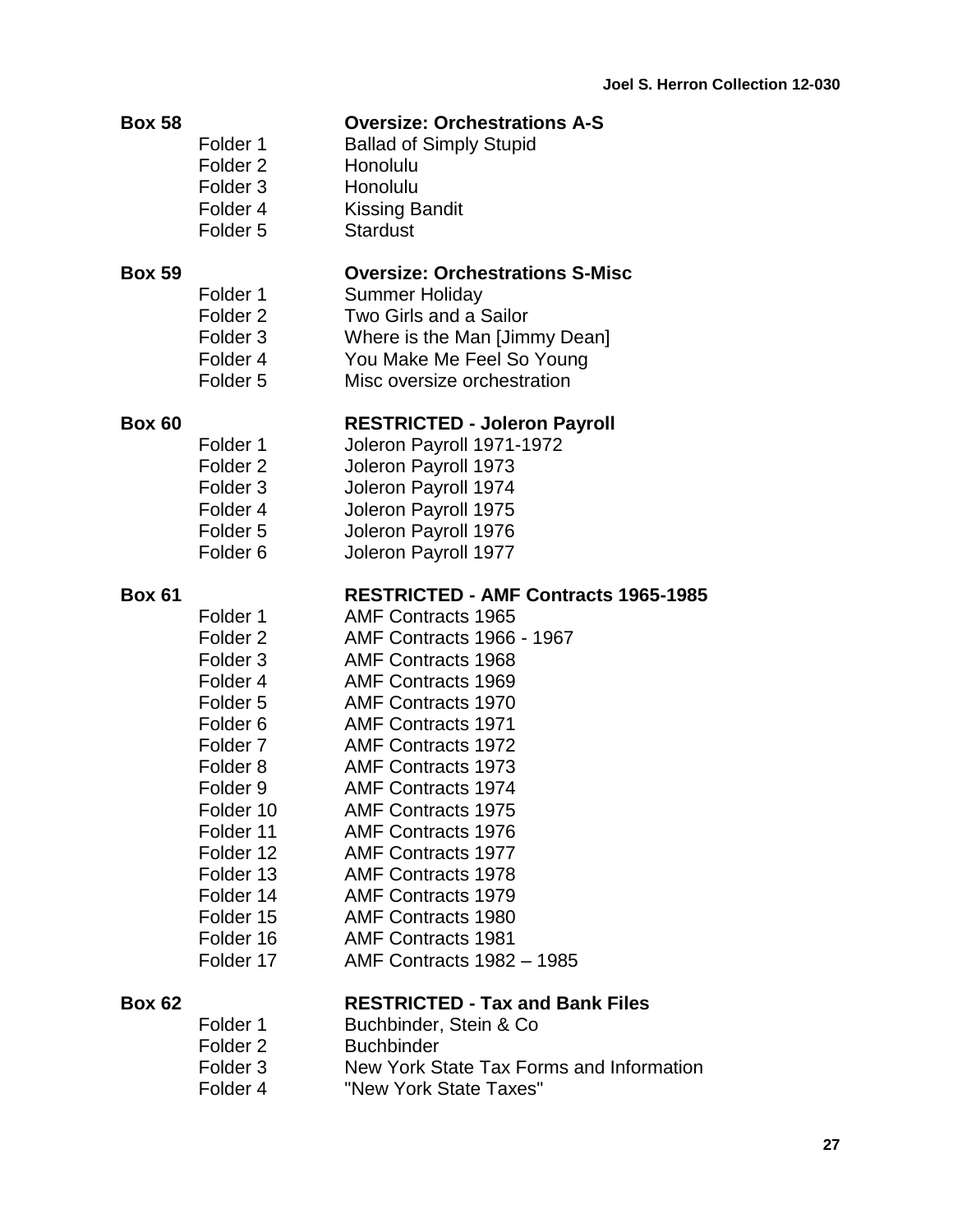- Folder 5 "NYC Taxes"
- Folder 6 "Misc. Taxes"
- Folder 7 "W4 Forms 1969"
- Folder 8 Joleron Tax Information 1971-73 NY State
- Folder 9 Joleron Music Corp Tax Information 1974
- Folder 10 Joleron Music Corp Tax Information 1976-78
- Folder 11 "IRS JMC"
- Folder 12 Misc materials [redated in other folders]
- Folder 13 Assorted Business Records

### **Box 63 RESTRICTED - Misc Finance**

Folder 1 "Credit Union Local 802" Folder 2 "NBWA 1974" Folder 3 "1968-71 AFTRA" (pension fund) Folder 4 "AFM [1974- 1981]" Folder 5 "AFM Pension" Folder 6 "Payroll Forms 1981 Folder 7 "Contract #341819 Manischewitz" Folder 8 Wine Campaign Folder 9 Informal Account Book

### **Box 64 RESTRICTED - Personal Records**

### Folder 1 "Blue Cross + Blue Shield + Medicare" Folder 2 "NY State Tax 1957" [personal] Folder 3 "Turkey Hill File" Folder 4 "Bloomingdales" Folder 5 "Chemical Bank 1976" Folder 6 "Animals" Folder 7 Salomon Smith Barney Statement May 1-13, 2002 Folder 8 Joel and Geraldine Herron 1969 Tax return Folder 9 Tax Sheets 1973 -74

- 
- Folder 10 Personal Finance
- Folder 11 House
- Folder 12 "Cataract"
- Folder 13 **Personal Family correspondence**

### **Box 65 RESTRICTED - Personal Records**

- Folder 1 "Retina Surgery"
- Folder 2 "Medical 1966
- Folder 3 "H.V. Eye Surgeons"
- Folder 4 "Elaine Hoffmen"
- Folder 5 "Local 802"
- Folder 6 "Douglas and Gerden Papers"
- Folder 7 "Driver Ed"
- Folder 8 Assorted Documents
- Folder 9 Care records